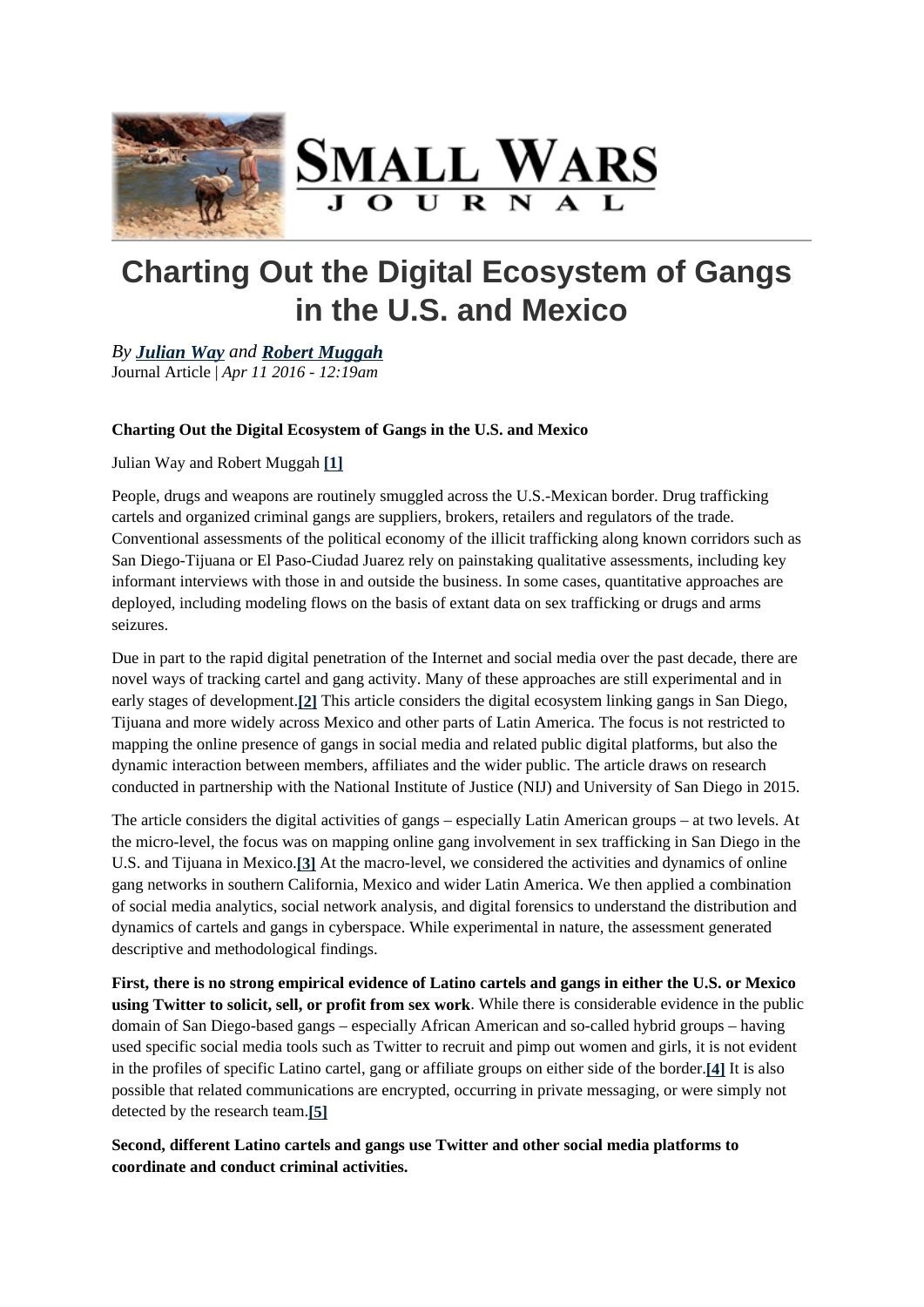Several groups ranging from the Sinaloa Cartel's enforcer unit – *La Gente Nueva* – and affiliates such as *Los 12s* and *Los Antrax* use Twitter to supplement more traditional communication channels. It was possible to detect confirmation codes, operational updates, locations, and explicit instructions issued by specific gang members in alphanumeric codes. Additional digital forensic research revealed key leaders, wider membership, and supporters, or "fans".

**Third, Latino cartels and gangs in Mexico and the U.S. adopt varied approaches to interacting on Twitter and other social media platforms.** Some Mexican cartels and gangs developed large followings, or fan bases, on Twitter. Members often interact with fans through retweets, shout-outs and direct postings involving photos, text or codes. Fans that redistribute these messages are thanked by gang members specifically. Meanwhile, San Diego-based Latino gangs more routinely use unidirectional tweets, in some cases linked to celebrity accounts or YouTube videos. Content analysis suggests the messages of these latter groups are more superficial than their Mexican counterparts.

**Fourth, Latino cartel and gang members are using Twitter to communicate with transnational network.** Mexican-based members used Twitter to communicate with affiliates elsewhere in Mexico, the U.S., Central and South America. Evidence of interaction was also bolstered by photos/descriptions of cross-border travel. There were several cartel and gang member profiles that post messages from both sides of the U.S.-Mexico border. Likewise, there are examples of specific cartel and gang members with digital connections to street gangs in the U.S. as well as cartels in Colombia. Moreover, some northern Mexico-based gang members interact directly with fans elsewhere in Mexico as well as in Central and South America.

**Finally, social media analysis can help detect, identify, track and monitor ongoing communications of cartels and gangs.** While challenging, it is possible to undertake digital terrain studies of gangs at the micro- and macro-scale. After conducting multi-stage and iterative research, it was possible to begin charting the digital presence and networks of a host of gangs and affiliates. These include, for example, the Skyline Pirus, Los Antrax, Gente Nueva, and Los 12s. New and lesser-known groups in the public discourse were also identified, highlighting the practical application of social media analytics for law enforcement purposes.

Ultimately, research on the digital networks of gangs is inductive and iterative. While theoretically desirable it is not possible to develop a monolithic deductive methodology to "scan" websites for gang activity using keyword searches and content analysis alone. Gang nomenclature is highly dynamic, varies across time and space and is routinely coded. What is instead required is a "spiral" approach that involves selective research, testing micro-hypotheses, analyzing results, and repeating.**[6]** The findings from each spiral are cumulative and contribute to refining the next spiral of analysis. Research involves a combination of text searches, content analysis of selected profiles, examination of networks between groups, and re-testing.

There are reasons to be optimistic about the prospects for mapping cartels, gangs and their networks in cyberspace. A wide range of studies are emerging that not only seek to identify groups and activities, but also identify hostile threats**[7]** or predict future events on the basis of past trends.**[8]** This article explores the potential for tracking social media to better understand underlying behavior of non-state groups operating in clandestine markets. The article is divided into four sections. The first section considers the background for digital terrain studies of gangs, a new but rapidly growing space. The second section then explores the methods applied in the present study focusing first on San Diego County and Tijuana, and latterly on wider networks in Mexico and beyond. In section three, the authors hone in on key findings and implications. The final section offers a number of concluding observations. Taken together, it offers a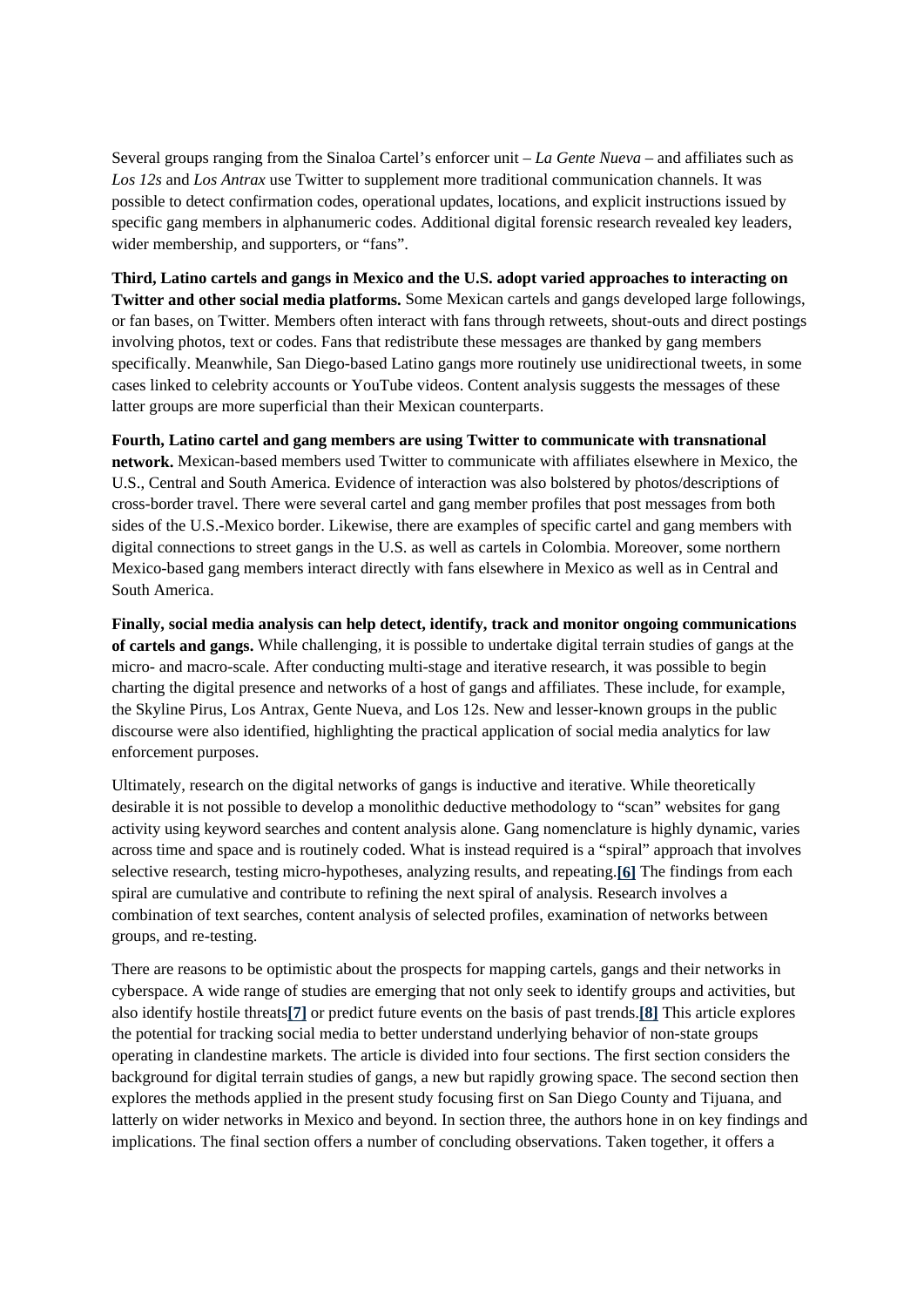positive empirical case for expanding social media analytics in the study of cartels and gangs in the U.S., Mexico and beyond.

#### **Background**

While difficult to count with precision, gangs are widely distributed in Mexico and the US. The Mexican Attorney General's Office counts some 40 major drugs-related gangs in Mexico.**[9]** In Tijuana, a heavily contested area due to its land and coastal proximity to the U.S., there are at least three known cartels and various subgroup affiliates.**[10]** Meanwhile, the FBI counts as many as 33,000 street gangs in the U.S. with as many as 1.4 million members.**[11]** In San Diego, researchers have identified over 150 gangs with some 7,500 members.**[12]** Some of these groups play a disproportionate role in managing the distribution of people, drugs and weapons domestically, and also across borders.

Mexican cartels and gangs vary tremendously in size and scope of operation. Mexico-based and U.S. based groups examined in the course of this assessment stretch from Tijuana to other parts of northern border with the U.S. In Mexico, the primary groups examined include Tijuana**[13]**, Sinaloa**[14]**, and Juarez **[15]** cartels and the BLO**[16]**, which split from Sinaloa in 2008. Each of these groups has alliances with gangs – including Barrio-18, and MS-13 – as well as other subgroups. For example, Los Antrax, Los 12s, and La Gente Nueva – an enforcer of Sinaloa – are also active in Durango, Sonora and Chihuahua.**[17]** Other gangs of interest to this assessment include the Lorenzanas, Mendozas, Leones, CIACs, Chariros, Valles, Cartel de Texis, Perrones, Tarzanes, Renazcos, Norte del Valle Cartel, Urbanos, Los Paisas, and Libertadores stretching from Colombia, Nicaragua, Honduras, El Salvador, and Guatemala to Mexico.

San Diego is known in some circles as the "gang capital" of the U.S. There is an exceptional diversity of gangs of varying ethnic and ideological origins in San Diego County. Among them are at least 200 members of the Mexican Mafia, a prison-gang, and hundreds more associates of Mexican drug trafficking cartels and affiliates.**[18]** While the primary activities of Latino gangs are assumed to be drugs-related, it is also presumed that they are involved in other forms of contraband such as the smuggling of sex workers. A major crackdown on a San Diego-based sex trafficking ring in 2014 resulted in over two dozen gang members being indicted.**[19]** Researchers estimate the industry at roughly US\$ 810 million a year involving as many as 100 gangs, including Latino groups.**[20]**

Many of San Diego, Mexican, and Central and South American gangs are online and regular users of social media platforms.**[21]** Gangs often geo-tag locations thus creating opportunities to recruit and target real or potential rivals. There has been some research into the ways in which local San Diego gangs use social media to lure young girls from schools.**[22]** Other assessments suggested that as much as 75 per cent of sex trafficking occurs online and can trace online pimping to sites like Craigslist and BackPage.com.**[23]** Meanwhile, in Mexico, cartels and gang leaders generate massive social media followings, including on Facebook, Twitter and YouTube.**[24]**

While gangs in Mexico and the U.S. vary considerably in how they engage with social media, there are nevertheless common patterns. Many use them to issue threats, exchange insults, and even initiate encounters that can rapidly escalate. So-called "cyber-banging" or "Internet banging" is increasingly common in the U.S. and parts of Mexico. The key characteristics include promotion of gang affiliation and communication of specific activities; search for notoriety and status associated with implied or real acts of violence; and networking and sharing of information with rival or friendly gangs across different locations. In some cases, social media may also involve proactive recruitment, thus creating bridges with non-gang member affiliates.**[25]**

The use of social media network analysis to identify high-risk groups and individuals is not new. Law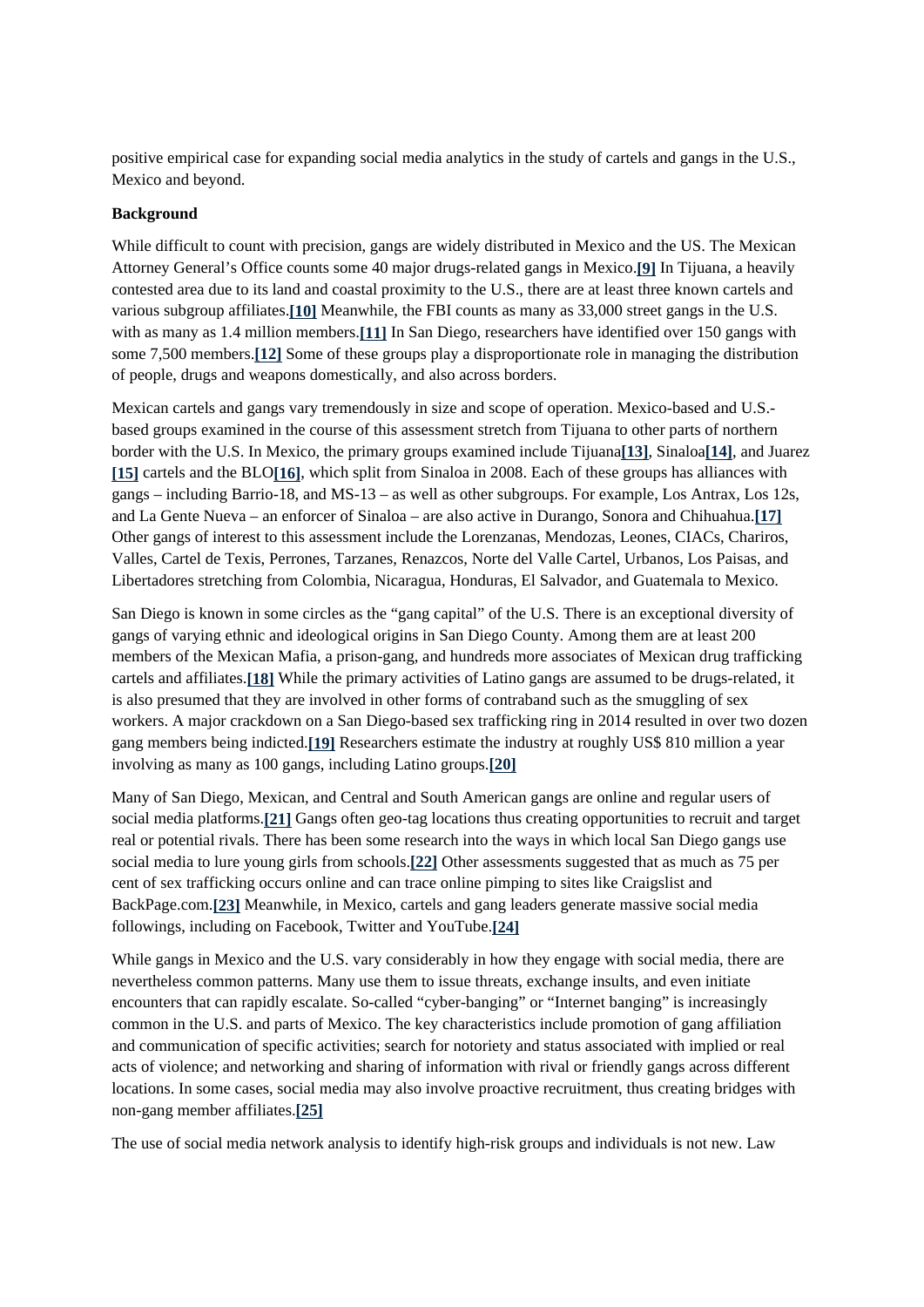enforcement and social workers in major U.S. cities regularly survey platforms such as Facebook, MySpace, Twitter and YouTube to better understand activities and interactions – including so-called "cyber-banging" and "cyber-tagging" – between specific groups.**[26]** Academic research is also expanding in this space, including partnerships with major corporations such as IBM and Microsoft.**[27]** Other studies have emerged from Chicago and other cities in recent years, looking at the intersection of gang violence and social media.**[28]**

A signal challenge for mapping gang interactions online relates to unlocking the base language – or better, lexicon – which can vary considerably across time and space. While it is often possible to decode gang nomenclature in a particular setting, it is not necessarily the case that the same pattern is used (or approaches to decoding can be replicated) in another. It is also important to stress that digital dialogue – including threats, posturing, and directives – are seldom limited to alphanumeric text. Indeed, signs, images, photos, videos, music and other "codes" are central to the communication structure – or *shibboleth* – of gangs.**[29]**

#### **Methods**

A key lesson from this assessment is that applied research on the digital ecosystem of gangs is complex, but feasible. Social media terrain studies and behavioral analysis of gangs are still in their infancy, and in this sense, the research contributes to a wider body of theoretical exploration. As expected, the study applied a grounded and mixed method approach. This means that theory is built from the "ground-up" through systematic collection and testing of data. Such an approach builds outward from the specific to the general. By definition inter-disciplinary, the authors required hard skills in social network analysis, as well as content and language knowledge of (Latino) gangs in San Diego County, Mexico and elsewhere in Latin America.

The study adopted Twitter as the primary platform for investigation. While other platforms were considered, including Facebook, Twitter was determined to be the most accessible and appropriate platform to deliver the most complete results. The majority of Twitter data is public and thus provides ready access for collection purposes. Facebook, in contrast, is not a reliable source of information due to our inability to access communications occurring on private group pages, via private messaging, and also the highly varied privacy settings that can be manually adapted by individual users. Accessibility issues also exist for WhatsApp, and other encrypted tools used for recruitment and prostitution. Moreover, applying website scraping techniques of websites used for prostitution and recruitment, such Craigslist and BackPage.com, were not within the scope of the study.

The approach adopted by the authors to mapping cartel and gang members, their networks, nodes, transnational relationship dynamics, and activities, can be summarized in six stages.**[30]** It is important to underline that this approach is iterative and overlapping, with feedback loops in the data collection, refinement and interpretation process. New information was constantly fed back into the data collection process. Key indicator datasets were continuously revised at each stage of analysis. The social media scanners (SMS) and social network analysis (SNA) dashboards developed by the authors were regularly updated to test new indicators, or potential *shibboleths* against previously collected data.**[31]**

The first phase involves open source research, data collection, and dataset compilation. This process entails open source and qualitative research to understand the target groups (Latino cartels and gangs) and the specific phenomena being explored (i.e. sex trafficking). It includes mapping the known presence of gangs and cartels of interest – including some 114 known street locations, the geographical scope of the collection process, and the specific activities of the target groups.**[32]** This first stage also includes the creation of "gang slang" libraries (key indicator datasets), in this case consisting of over 800 keywords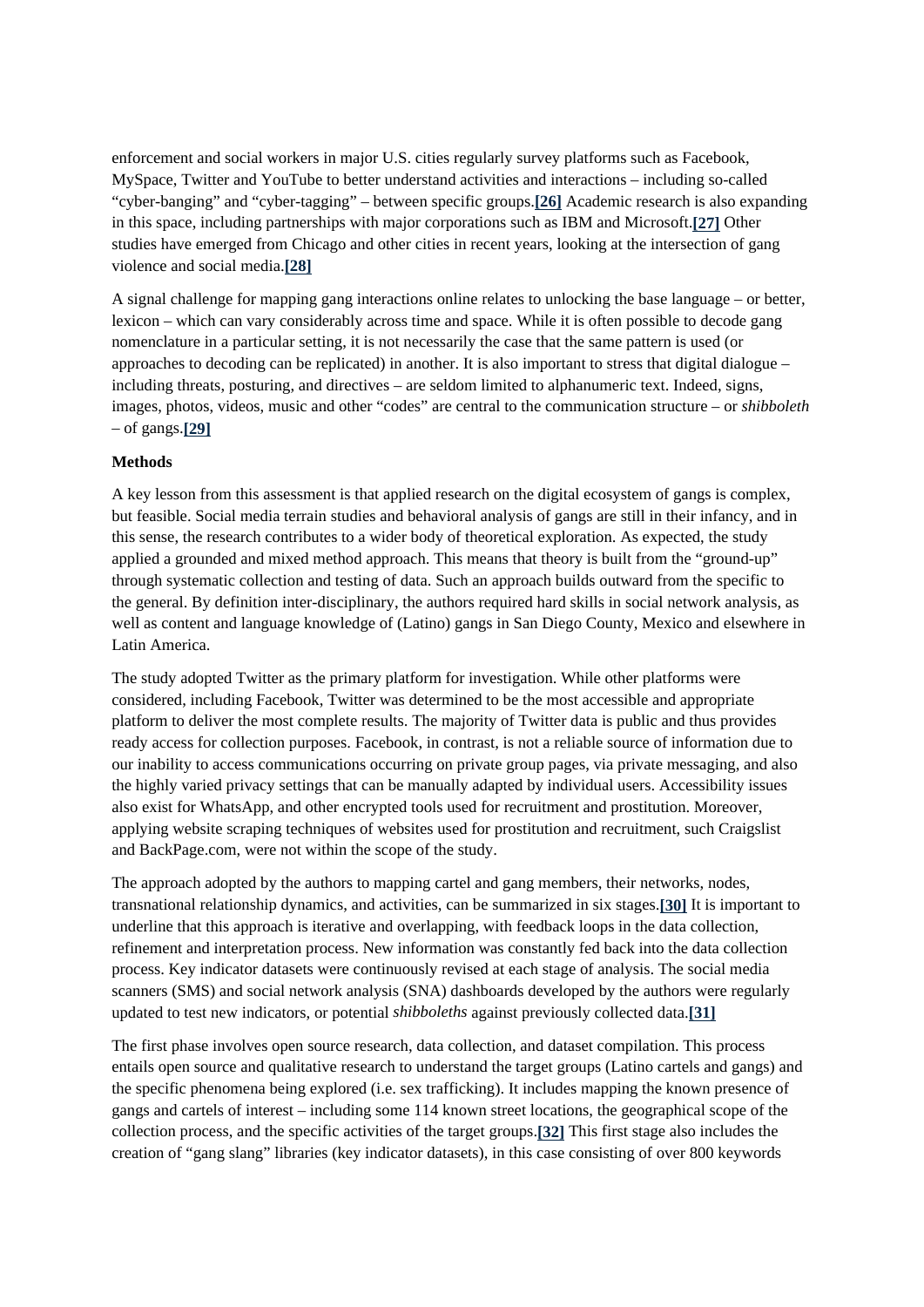using English, Spanish, Chicano, and other Latin American slang. Data collection runs for a set period of time. The collection process generally continues even after data interpretation begins and harvests all relevant data (worldwide) against the key indicators, in addition to all geo-located content within the predetermined geographical parameters.**[33]**



# **Figure 5.1 San Diego County Gang Activity Map 1**

**Source:** Author's research. Screenshot of San Diego County gang activity map and interactive dashboard created during the study.

A second phase entails the analysis of dashboards, refining and constraining keywords and building catalogues of interest. Collected data is assessed, analyzed and refined. The collections are first transferred into SMS dashboards for visualization and interpretation. Indicators that generate considerable false positives or "noise" are removed or constrained with additional search terms, geo-references, or geolocations (geo-tags). This stage also consists of the initial assessments and analyses of collected data and content. Indicators are selected and individually searched within the scanners and the resulting tweet and profile content is read and assessed for relevance. This stage further includes the cataloguing of (suspected) profiles of interest and of newly identified indicators.

The third stage involves deep level analysis of SMS scanners and profile content. Once content of interest is detected and identified using the scanners, the investigation turns to specific tweets and profile content. At this stage language pattern charts are initiated as new key indicators are discovered and profiles examined. These can include indicators, such as keywords or hashtags, but also spelling patterns (the substitution of certain letters, alphanumeric codes, the use of special or foreign characters or symbols) and the appearance of emoticons. Preliminary behavioral analysis is also conducted at this stage, and assessments are compiled, mapping out patterns detected, indicators discovered (and their meanings if identified), and any other relevant information. Importantly, these first three stages may be repeated several times before a fruitful network of seed accounts is detected and we commence the SNA stages.**[34]**

**Figure 5.2 San Diego Network SNA Dashboard 1**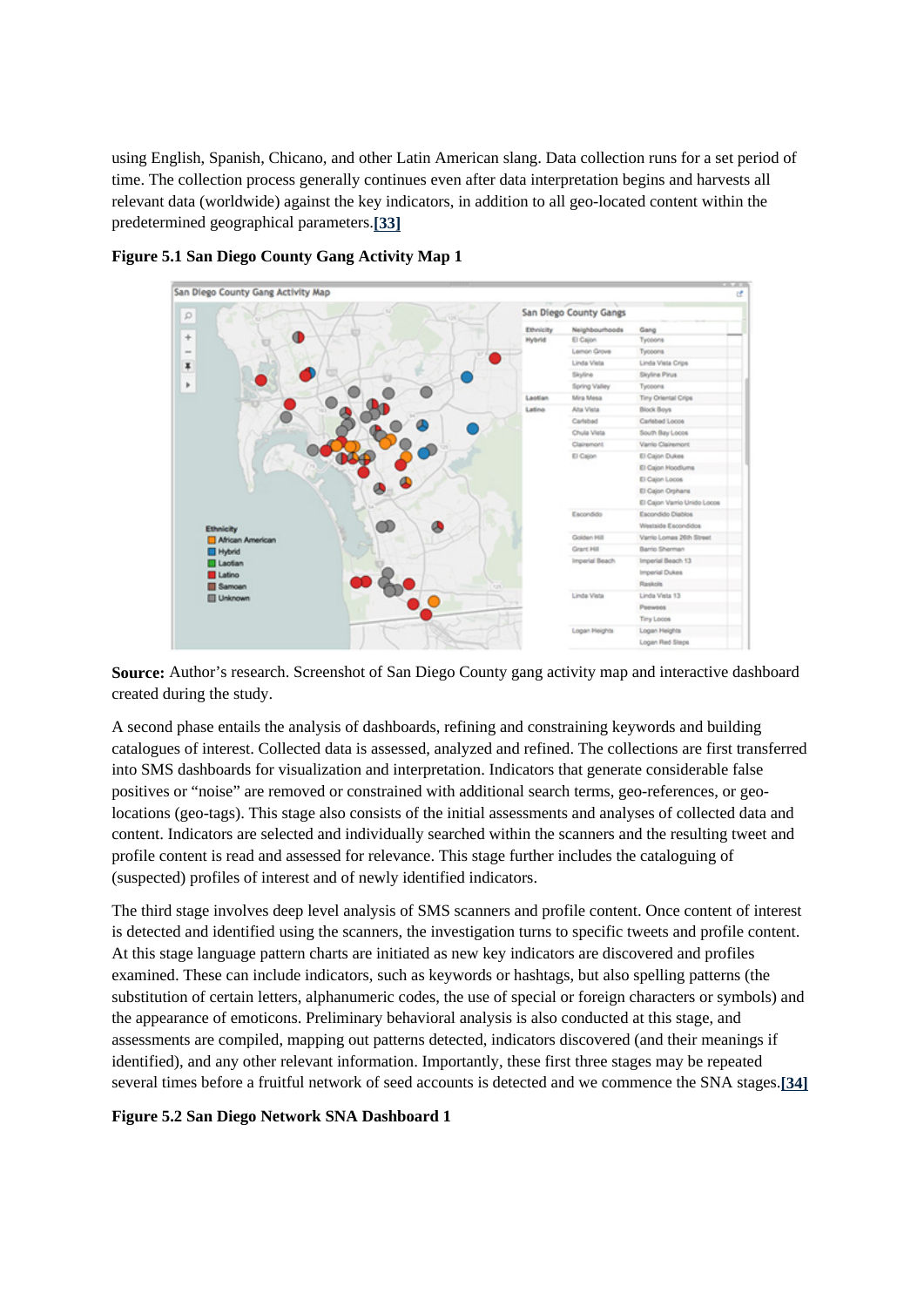

**Source:** Author's research. Screenshot of Social Network Analysis (SNA) dashboard of San Diego-based Latino gang members and affiliates, and their top interactions.

The fourth stage includes SNA and snowballing of detected and identified networks. Once a fruitful network of seed accounts is determined to have high relevance, the SNA process begins. This includes the snowballing of profiles to determine the top interactions of their accounts. This can include a number of restrictions, such as their top ten most frequent interactions, their top twenty most frequent interactions, unidirectional or mutual (two-way) interactions, or other limitations. Once the parameters of the SNA are determined, the profiles of the given network are fed through a snowball script or profile scraper that collects all tweet content against the seed accounts and their wider networks, as determined through the constraints. The collected data is then inputted into SNA dashboards for deeper analysis and interpretation.

**Figure 5.3 Sinaloa Network SNA Dashboard 1**



**Source:** Author's research. Screenshot of Social Network Analysis (SNA) dashboard of Sinaloa Cartel members and affiliates, and their top interactions.

The fifth stage requires deeper analysis of SNA dashboards and profile content. Collected data and content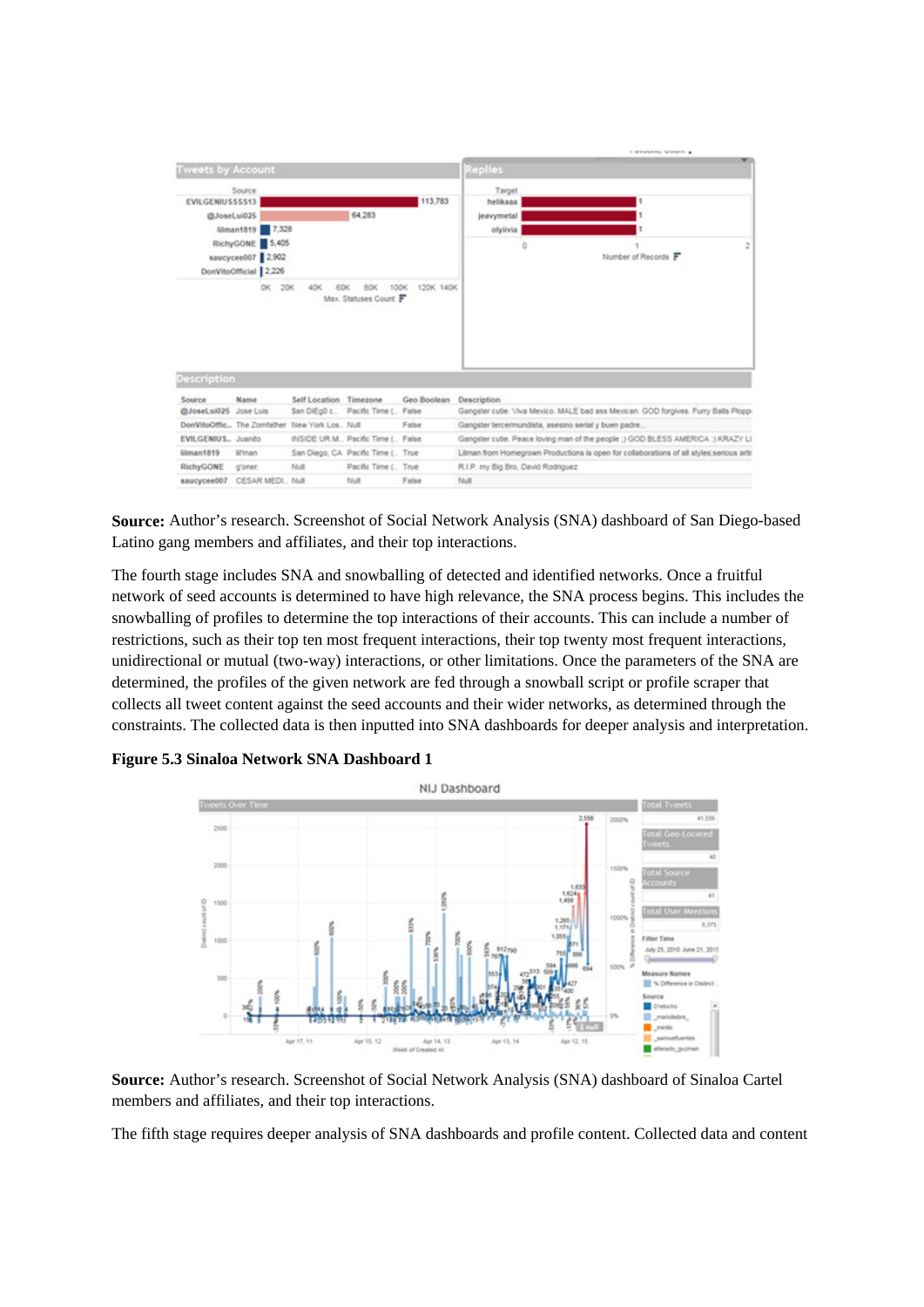is analyzed using content and profile analysis methods. As with the SMS scanner, this includes the searching of individual key indicators within the SNA dashboards. These can include specific georeferences, or indicators related to specific activities. Importantly, the SNA dashboards also collect and identify any geo-located content. Profile and key indicator cataloguing continues and particular indicators of interest are highlighted as potential *shibboleths*. As with the deep level analysis of the SMS scanners, this process also moves outside the SNA dashboards themselves and qualitative findings are followed to their actual tweet locations and profiles online for more in-depth analysis.

The final stage consists of mapping of network behaviors, nodes, activities and transnational connections. The research team applied digital forensics and behavioral analysis to better understand positive profiles and associated content. This process involves micro-level analysis to better unpack the scope and scale of cartel and gang networks. This stage maps out the relationships, motivations, influential nodes, and any relevant transnational connections. The minimum data required to build out any meaningful assessment includes the group's online presence, confirmed offline IRL presence through open source research, gang member indicators, and geo-referenced or geo-tagged location within our geographical areas of interest.



#### **Figure 5.4 Sinaloa Network SNA Dashboard 2**

**Source:** Author's research. Screenshot of Social Network Analysis (SNA) dashboard of Sinaloa Cartel members and affiliates, and their top interactions.

The abovementioned approach was necessarily experimental and iterative, requiring constant adjustments in hypothesis testing and methods. Research was undertaken between April and June 2015, and October and December 2015, in a series of overlapping "spirals". There was repetitive testing and content analysis of individual cases studies and profiles. During the course of eight months, a number of basic micro- and macro-level findings emerged. At the micro-level, the study first required determining the locations (San Diego County and Tijuana), themes (sex-trafficking), and gangs (Latino/Hispanic) of interest. The underlying assumption was that specific groups were involved in discrete illicit activities in key locations. Another basic expectation was that some measure of their activities was rendered digitally, including on social media.**[35]**

Moreover, the researchers also required developing a better understanding of the social media profile of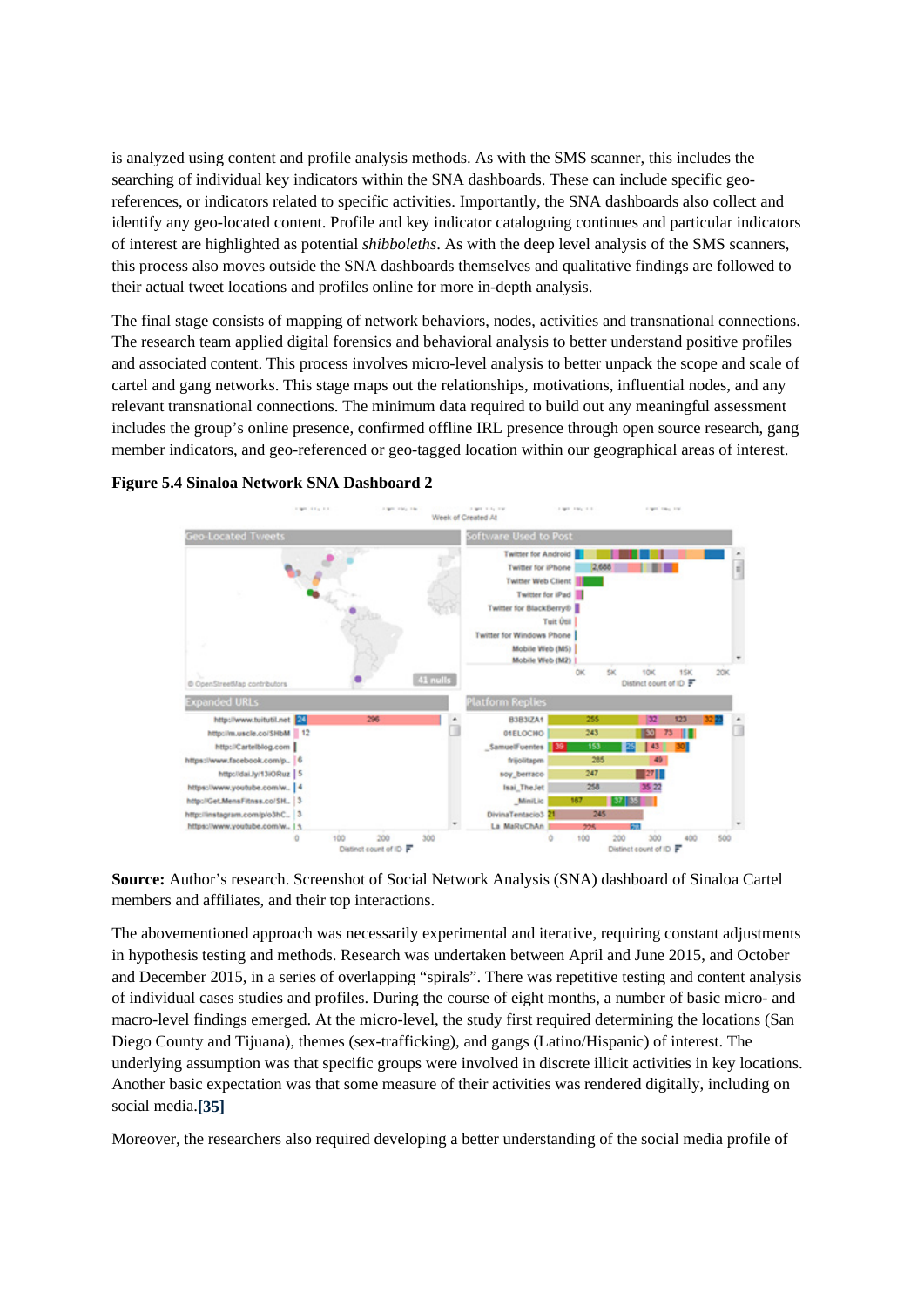gangs in San Diego County and Tijuana. This required developing a "gang slang" lexicon, including hundreds of keywords associated with various kinds of illicit activity. Dozens of specialists were consulted in the U.S., Mexico, Central and South America to develop searchable keywords. Online research was conducted to understand the social media profiles of more than 100 gangs and affiliate groups. Daily visits involved consulting dozens of social media sites of groups and individuals and retracing connections across complex terminologies.

It is worth stressing that many high-risk actors use codes that identify themselves as members of their "ingroup", only to other ingroup members. We refer to these codes as *shibboleths*. A concept of Biblical origin, a "*shibboleth*" is a term used by a group to identify members of their ingroup and potentially detect members of opposing outgroups.**[36]** By using a *shibboleth* term, a member of a closed ingroup demonstrates affiliation and distinguishes his/herself from the crowd. In practice, this refers to gang member's use of non-standard spellings and or alphanumeric codes, as well as hashtags, that can be picked up by other members of their gang or cartel. These *shibboleths* can contain symbols, Latin or Arabic numerals, special and/or foreign characters, which could not be detected in data collection methods without prior knowledge. To be clear, some gang members use almost no standardized spellings so that it is not possible to detect their communications without knowledge of their language patterns, or the actual indicators they use. A *shibboleth* provides immediate access to their content.

Examples of this include the African American and so-called hybrid gangs in San Diego. The Skyline Pirus, San Diego's largest Bloods gang, use alphanumeric *shibboleths* (Bl80d, H69d, Wh80p, etc.) replacing the "oo" with the street numbers associated with their gang units. This is important because, once a *shibboleth* of this nature is identified, open text searches turn up 90 per cent or more gang-specific positive content. Thus we use the term *shibboleth* as an indication of a highly critical, group-specific indicator, which is often used in social media by groups whose membership is highly restrictive. Detecting, identifying and "unlocking" a gang's *shibboleths* can allow for an accelerated process of detection and network expansion, and provide immediate access to new profiles for in-depth content analysis.

Ultimately, in order to detect and map-out gang networks in cyberspace – and social media in particular – one must necessarily build out from the micro to the macro. Real world phenomena are not necessarily reproduced digitally. Put another way, it is not correct to assume that a particular gang network exists online on the basis of IRL interactions. As such, it is necessary to build out the basic spatial, temporal, group and network parameters from the bottom-up. It is critical to draw on IRL phenomena to help reconstruct the digital profile of gangs and their networks, but they cannot be equated in an a priori manner.

## **Findings and Implications**

The assessment generated a host of findings that apply to San Diego and Tijuana specifically, but also more broadly to Mexico and Latin America. The research initially focused on the existence of sex trafficking in San Diego by Latino gangs. It then widened out to examine potential involvement of groups in Tijuana. Finally, the research was extended to mapping out Latino gangs in Mexico and Central and South America.**[37]** The research terms examined several categories of sex trafficking, including sex trade actors, locations according to sex trade, act of prostitution, sex trade slang, known gangs and associated terminology. This involved monitoring over 800 terms in multiple languages.**[38]**

The mapping of cartel and gang presence and activities online was supplemented with deep digital forensics and behavioral analysis. Each time a positive example emerged of a relationship between specific cartel and gang members, content analysis was undertaken to explore the scope and scale of the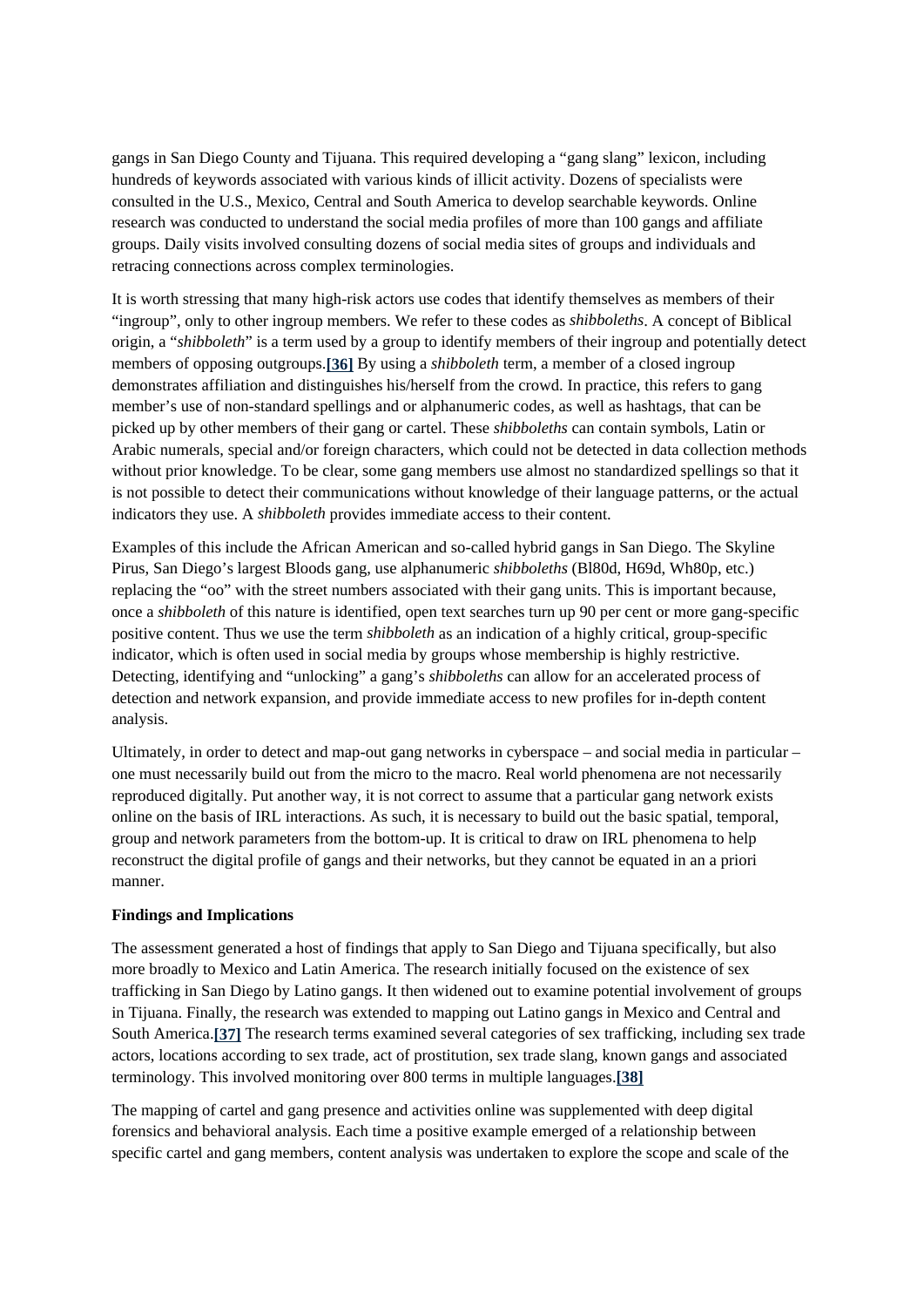association. A new discovery led to a new "spiral" of hypothesis testing and research. Often a series of "tweets" or "posts" needed to be followed retrospectively and prospectively to develop a more robust profile of the network. While far from exhaustive, the analysis revealed a host of findings about cartel and gang activities and dynamics in San Diego, Tijuana and more widely.

## *Silent About Sex Work*

Despite being widely advertised online, there was virtually no evidence of Latino gang involvement in prostitution and sex work on Twitter. Instead, the team detected evidence of extensive African American and hybrid gang engagement on Twitter. The *shibboleths* adopted by these latter groups tended to be basic involving a combination of street numbers and letters. Additional examination of these non-Hispanic gangs in San Diego and other parts of the U.S. revealed extensive communications between affiliates in San Diego and other key prostitution circuit cities, including Atlanta, Phoenix, Houston, and others, but no direct involvement in the sex industry.**[39]** Another overall finding was the exposure of several Latino cartel and gang-affiliated members in San Diego, Tijuana and more widely in Latin America. Specifically, the research identified 22 San Diego-based gang affiliates using Twitter, many of them Sureños. Research also uncovered members of Los Antrax, La Gente Nueva, and new lesser-known groups.**[40]**

As noted in SecDev (2015a, 2015b) the study did not identify specific examples of Mexican or U.S.-based Latino cartels and gangs engaging in the sex trafficking industry online. There is growing open source references to likely cartel and gang engagement.**[41]** Other studies have highlighted examples of recruitment and prostitution using popular social media and digital marketing sites.**[42]** This assessment, however, did not reveal specific examples of individual or group involvement either in San Diego County or Tijuana.**[43]** It is possible, then, that gangs are simply not actively discussing their involvement or organizing operational activities associated with sex trafficking on Twitter for reasons described in the methods section above.

It is worth drawing attention to the challenges in detecting and monitoring Latino gang activities in the commercial sex trade industry using social media analytics. Hispanic cultural and gender norms relating to the position and sexual identity of women suggest that Latin American prostitution networks are unlikely to promote or publicly discuss their role in the sex trade. Additionally, many Latino gangs in California operate in top-down hierarchical structures, with gangs' street activities dictated by their prison gang counterparts. These gangs prohibit prostitution and rape amongst their street colleagues and affiliates. These findings suggest that Latino gang members might be less likely to openly discussing prostitution on social media.**[44]**

## *Twitter is King*

On both sides of the U.S. and Mexican border, cartels and gangs are using Twitter and other social media platforms to coordinate and conduct criminal activities. There are several examples of how groups are collaborating online. For example, the armed wing of the Sinaloa Cartel, La Gente Nueva, routinely used Twitter to coordinate with Los 12s, another subgroup of the cartel. In their interactions, confirmation codes, status updates, meeting locations, and individual identities are issued, often in code. What is more, content analysis of specific profiles allowed for the identification of key leaders, members, and supporters.

## **Figure 5.5 GN Tweet 1**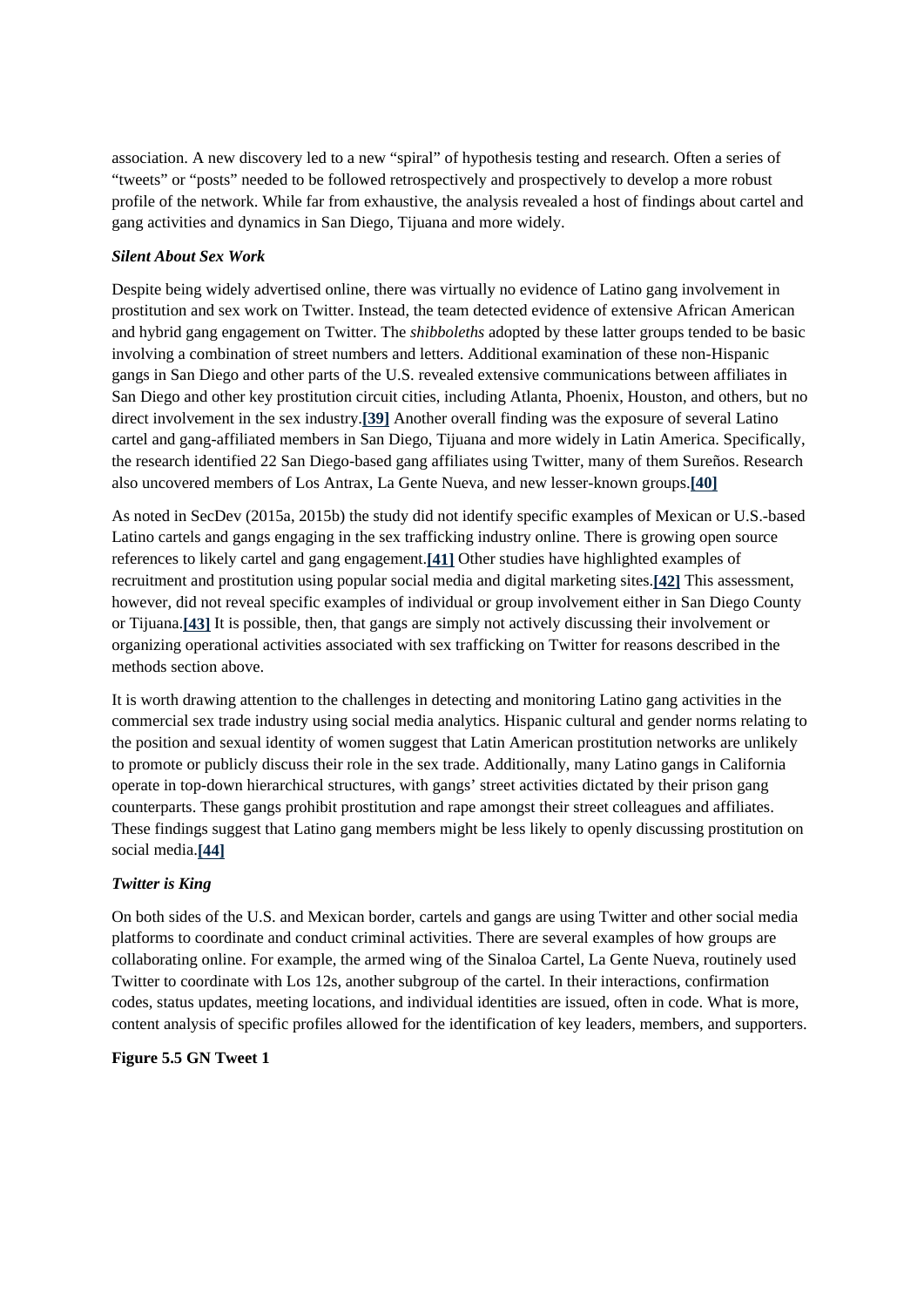

There is a high degree of resolution afforded by the study's analysis of online profiles. For example, "El Gallito" Hernandez, aka El12 (The 12), is not only one of the primary communicators but also the leader of the Gente Nueva subgroup – Los 12s (The 12s). He goes by the Twitter handle @El12GxNx: members of Los 12s almost all adopt alphanumeric code names with "Rs" to identify individuals, while also protecting real identities. Gente Nueva and Los 12s used Twitter to tweet code names, radio frequencies, meeting locations, specific instructions and updates. They also provided status updates on their criminal activities, warnings to colleagues, and information on the movement of law enforcement agencies in Mexico and the U.S.

## **Figure 5.6 GN Tweet 2**



The following tweets are illustrative of how these activities work in practice. Consider the profile description of one of the key members of Gente Nueva (G.N.), Ricardo Cano (Figure 5.5). It reads: "Always full battery and at the order of #Pure701 #GxNx and standing firm with #The12 shots upward until they meet metal". The geo-references include Laredo Texas, Sinaloa and Mexico City. The first retweet on his profile from Los 12s leader El12 reads "@El12GxNx: Eagle Ranch is indisposed! They are in Cosala 05.07.09 full battery team in the 24/20 12's greens and Gabachos in 20". It shows how senior cartel members are using Twitter to transmit information about locations, radio channels and people. The messages can at first be challenging to decipher, which of course is the point. The use of "Gabachos" here is an explicit reference to foreigners and likely U.S. law enforcement given its use alongside "greens", which is frequently used for military or police.

## **Figure 5.7 GN Tweet 3**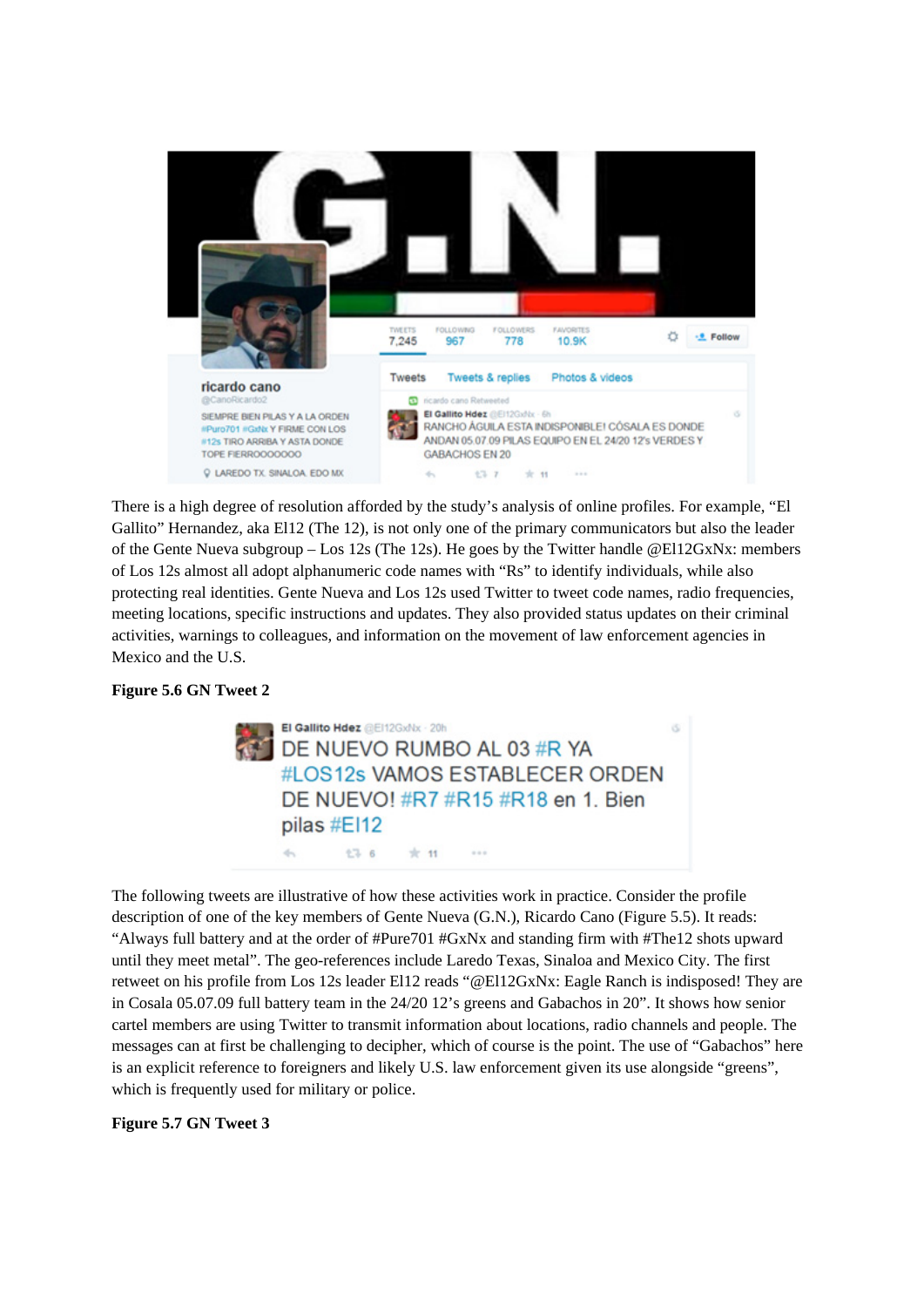

The use of alphanumeric codes is common practice across groups such as Gente Nueva and Los 12s. Examine the tweet from El Gallito Hernandez (Figure 5.6). It reads: "Again on route to the 03 #R now #the12 we're going to re-establish order again! #R7 #R15 #R18 in 1. Full battery #The12". The use of multiple "Rs" is common in profile names – they are specific designations of membership.**[45]** Also common in exchanges on Twitter are status updates as Figure 5.7 amply shows. The initial tweet reads: "@\_LaGenteNueva\_ @4e0e1217eb374ec You know guys get in it! In 1 and aware! You know our frequency, battery in 1 #EL12 and team GXNX". The response tweet reads: "@EL12GxNx @\_LaGenteNueva\_ it's done, they passed me 38 of my 20 in the sierra, everything 10.4 thank you for the information, the greens aren't here yet". Here the "greens" are an explicit reference to either the military or police.

## **Figure 5.8 GN Tweet 4**



It is important to underline that the transmission of messages via Twitter (and Facebook) is often in both textual and image-based code. Figure 5.8, for example, shows how codes are sometimes embedded in images themselves, thus presenting a challenge to simple text-based searches. The image provides superimposed codes to confirm the alphanumeric designations for specific members. El Flako (The Thin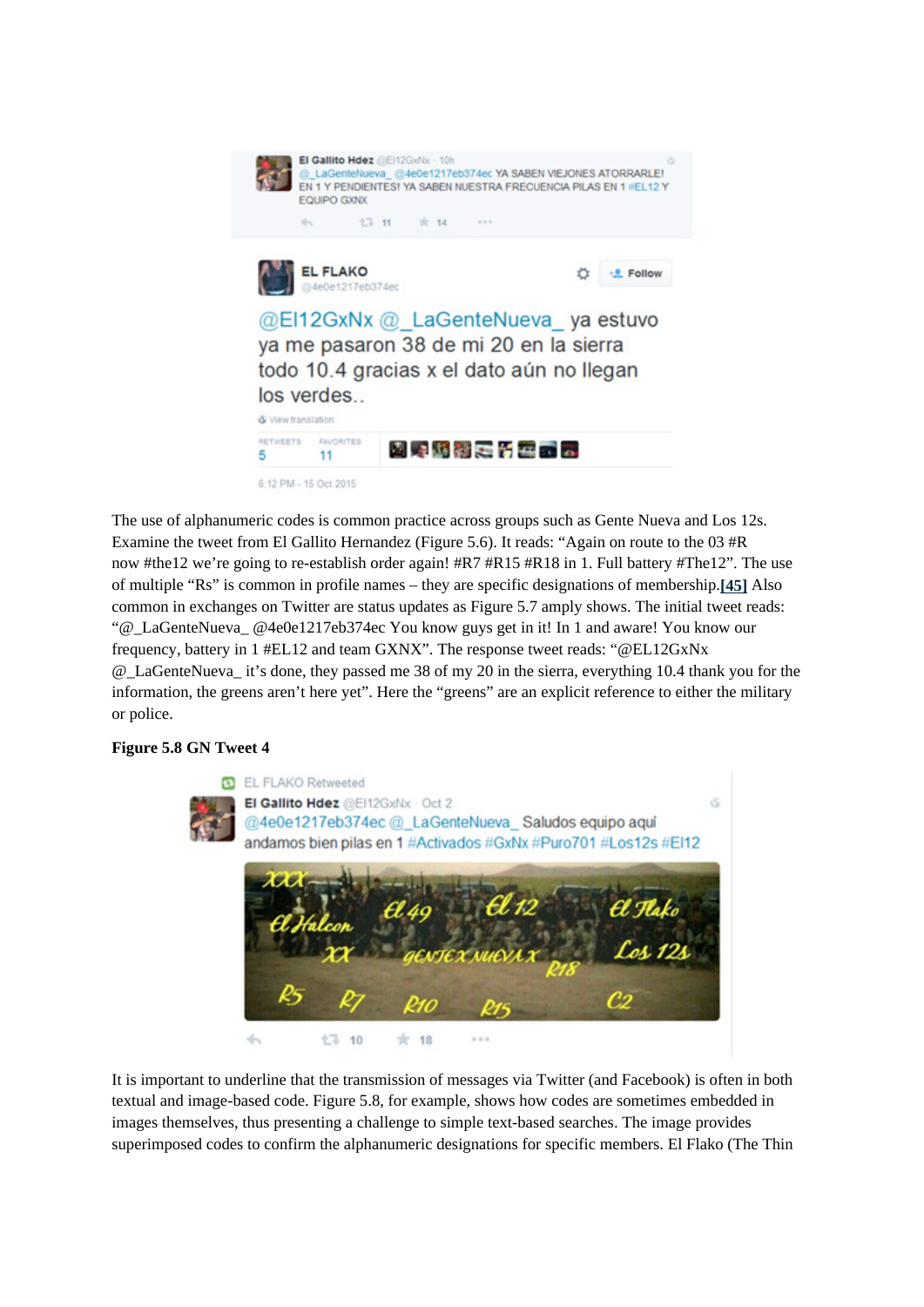Guy) and El Halcon (The Falcon) were not issued designations, though these are obviously pseudonyms, and their profiles were extracted using more basic forensic analysis.

## *Mexico-based Gangs are Chattier*

While adopting different approaches to Twitter, Mexican cartels and gangs have developed large followings, or fan bases, on Twitter. Mexican gang and cartel members regularly interact with supporters through re-tweets, shout-outs/mentions and direct posting of photos and other forms of content. Supporters who retweet messages are often publicly thanked for their endorsement with explicit mention by name. The openness of Mexican groups in cyberspace may be an indicator of their sense of impunity, a deliberate attempt to mislead, naivety or some combination all of the above. It stands in marked contrast to the online behaviors of San Diego-based Latino gang and cartel affiliates who are largely silent.

The extent to which cartel and/or gang members are active on social media and reporting on their activities has a direct bearing on research-related analytics (and policing). Once a specific group or individual profile is identified, the relevance of the content must then be examined. In Mexico, for example, many profiles suggest explicit activities and *shibboleths* that can open-up new doors of enquiry. In San Diego, however, identified profiles seldom discuss potential criminal activity, instead offering links to celebrity accounts, YouTube videos or other forms of content. Many suspected gang members issue unidirectional tweets, and seldom discuss specific activities or interact with their followers. In this sense, their messages are more "superficial" when compared to their Mexican counterparts.



#### **Figure 5.9 Son of a Badass**

An interesting example of how "chatty" gang members shed light on wider networks is the profile of the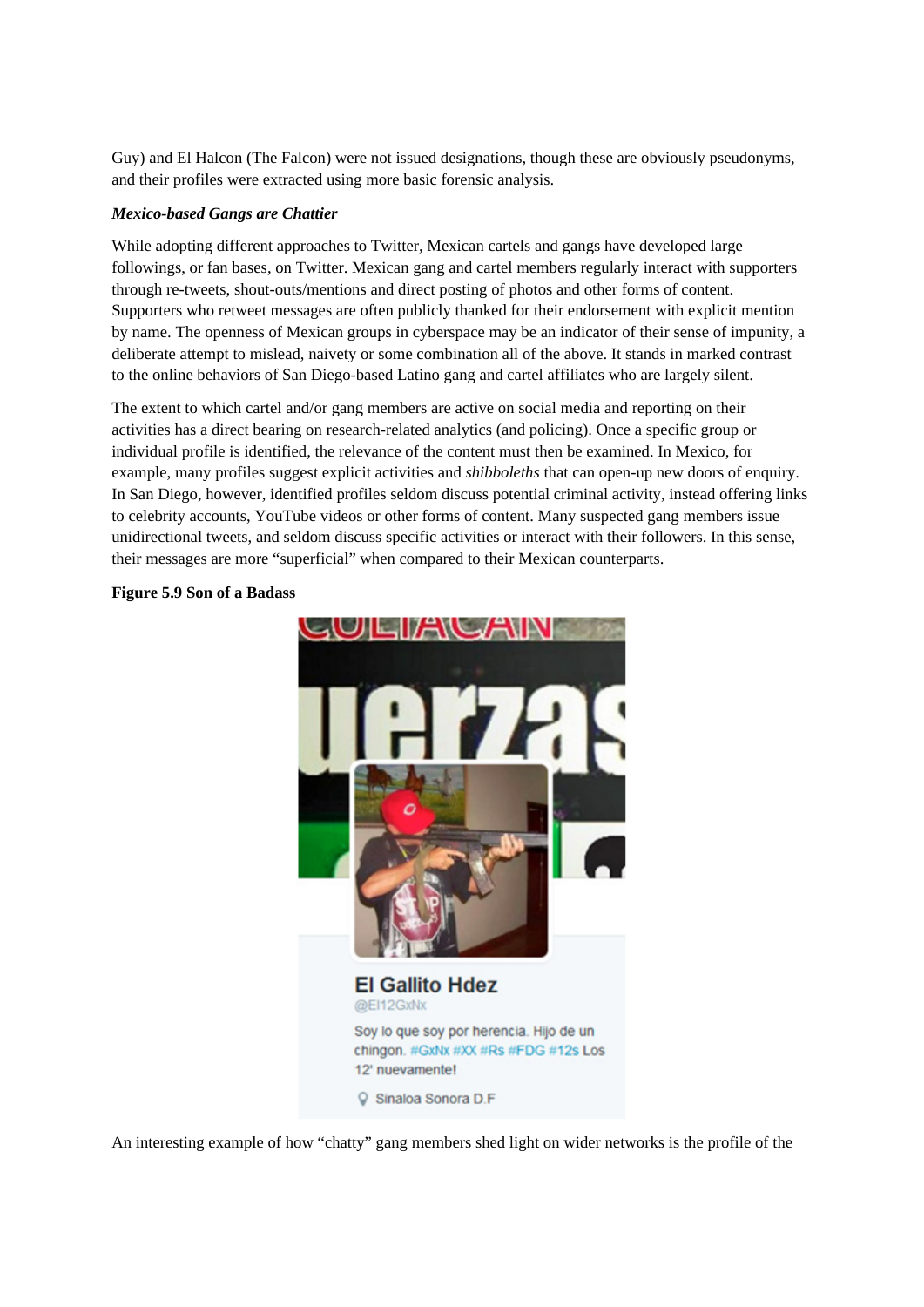Leader of Los 12s. El Gallito (The Little Rooster) Hernandez, known as EL12 (@El12GxNx) provides fascinating insight on the nature of the groups online behavior (Figure 5.9). His profile reads "I am what I am from inheritance. Son of a badass. #GxnX #XX #Rs #FDG #12s Los 12 once again!". A few features stand out. For example, his profile includes references to both Gente Nueva and Los 12s. A review of his network shows that he is El12 (The12) and leads Los 12s, a subgroup of La Gente Nueva.**[46]** While the specific functions and aspirations of Los 12s is unclear, though on the basis of open source research, this study can lay claim to be the first public revelation of its existence.

Most importantly, El12 has a very active profile. He generates a massive array of content and boasts of illicit activities and cartel connections. His profile emerges repeatedly across the Gente Nueva network, and is routinely affiliated with other members of the latter group. His tweets are often retweeted, and he geo-locates himself in Sinaloa, Sonora and Mexico City. While caution must be exercised when examining profiles such as El12 – any analysis requires extensive triangulation and background research – it does offer a glimpse into the methods, activities and operations of cartels and gangs in social media.

It is important to acknowledge contrasting characteristics across different cartel and gang types. For example, in San Diego, it was possible to detect numerous *shibboleths* for African American and so-called hybrid gangs, thus generating insight on their networks and activities. It was also possible to identify partial information from affiliates of the Sinaloa Cartel, including Los Antrax and associated sicarios, or hitmen. This was made possible by profile interactions. Put another way, the "behavioral" nature of a given profile is a critical determinant of unlocking networks. As noted above, the distinctions between U.S. and Mexican cartel and gang profiles may be due to stronger and more stable law enforcement and judicial environment in the U.S.**[47]** Likewise, recent high profile take-downs of gangs through social media may also have generated a chill in the use of online platforms. Gangs are likely adapting their behavior.**[48]**

#### *Cartels and Gangs are Digitally Transnational*

The study found that Latino cartel and gang members are using Twitter to communicate with transnational networks. Mexican-based members used Twitter to communicate with affiliates elsewhere in Mexico, the U.S., Central and South America. Evidence of interaction was also bolstered by photos/descriptions of cross-border travel. There are examples of several cartel and gang members posting messages from both sides of the U.S.-Mexico border.**[49]** Likewise, there are examples of specific cartel and gang members making references to specific street gangs in the U.S. as well as cartels in Colombia.**[50]** Moreover, some northern Mexico-based gang members interact directly with fans elsewhere in Mexico as well as in Central and South America.

An examination of cartel and gang connections beyond San Diego and Tijuana generated a veritable explosion of content. The authors were able to identify extensive transnational connections and activities, including interactions across the U.S., Mexico, most Central American countries, Ecuador, and Colombia. For example, connections were detected between Mexico-based cartels and affiliates in Chicago, as well references to branches of the Italian mafia (Cosa Nostra).**[51]** These associations are based on repeated geo-references and connections between groups and individuals, as well as geo-located tweets. For example, Gente Nueva members often tweeted specific U.S. locations and references to U.S.-based gangs. Affiliates of the Gente Nueva group included tweets or geo-references to, inter alia, San Diego, Los Angeles, Chicago, Miami, New York, Wichita, El Paso, Baltimore, Tijuana, Sinaloa, Culiacán, Mazatlán, Durango, Gomez Palacio, Sonora, Michoacán, Nicaragua, Guatemala, Colombia, Argentina, Ecuador and Uruguay. References were also made to the Black Disciples (Chicago), Cosa Nostra, GS9 (New York gang), Los Negros (BLO enforcer), Medellín Cartel, and many others.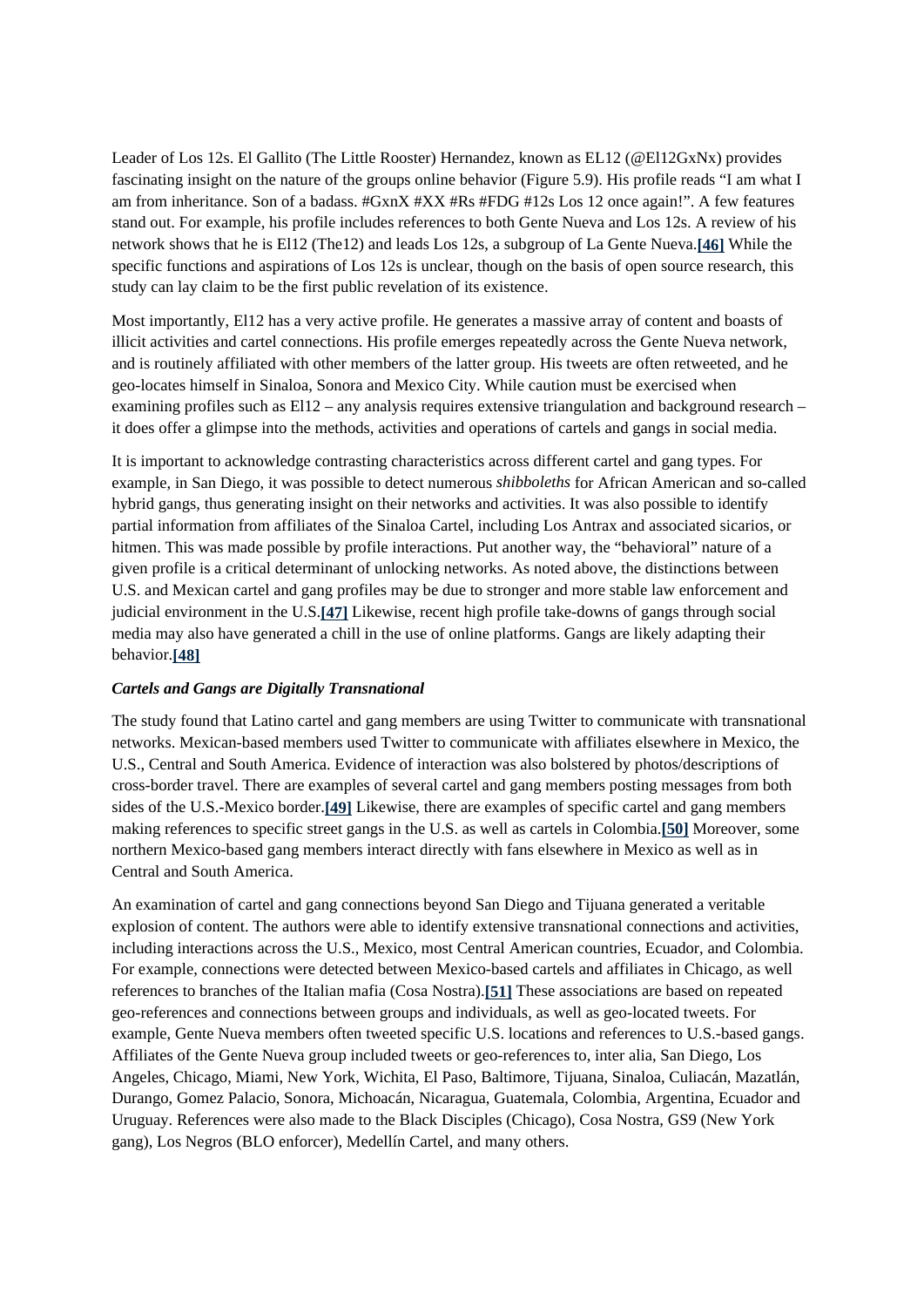## *Social Media Analytics is Powerful, But be Careful*

Social media analytics methods are capable of effectively detecting, identifying, tracking, and monitoring the ongoing communications, interactions, activities and operations of criminal gangs in the U.S. and Mexico. The approach to research requires a clear recognition of the opportunities and constraints of monitoring social media. It is not merely a matter of hoovering-up masses of social media profiles and generating "hits", though this is part of the process. What is often required is very detailed assessments of "suspected" profiles, assessing content and associated networks, and then repeating the process with positive returns. The approach is less Big Data crunching, and more mixed method and qualitative.

During the assessment, the authors were able to monitor known profiles and networks, while also identifying new ones. For example, the detection of Los 12s and the wider characteristics of Gente Nueva were revelatory. The profile @Huslinglife2Jm led to the profile of @CanoRachard02, which is an extremely active user appearing as a key member of Los 12s. This profile then led to @JBasilioTorres, and eventually the detection of @El12GxNX, later identified as El12 and the leader of Los 12s.

An obvious limitation of this approach is that it is only possible to build out a valid network after first detecting and analyzing critical tweets, profiles, and associated content. There is, ultimately, a basic element of detective work required which is essential to revealing the full scope and scale of a given suspected cartel/gang members involvement in the wider network. Failure to locate a specific link in the chain – either because of an inability to crack a specific code or the absence of said entity from social media – can be debilitating.

## **Concluding Reflections**

The examination of the digital footprint of gangs involves frontier, or pioneering, research methods. When pursued cautiously and mindful of biases, it can usefully supplement ongoing investigations into the domestic and transnational dynamics of cartel and gang activities. This experimental study was undertaken initially to test whether sex-trafficking activities pursued by gangs in San Diego County and Tijuana were visible online. The assessment was later expanded to account for a wider range of activities and actors straddling U.S., Mexican and Central and South American borders. The goal was to generate a more nuanced profile of the digital ecosystem of Latino gangs.

Taken together, this article shows how cyberspace can be mined for better understandings of gang presence, motivations, relationships and activities. Our research exposes nodes of influence and collaboration across networks. It also highlights the ways in which wider groups can show sympathy and even outright support for gangs. These findings can be potentially used to help disrupt gang networks. The methods, while requiring additional refinement and testing, have potentially dramatic implications for social science research more generally. Meta-analysis alone is insufficient, and any future research must be supplemented with digital forensics and especially content and behavioral analysis of gang member profiles and related networks.

*This article was prepared on the basis of generous support from the U.S. National Institute of Justice (NIJ) and the University of San Diego´s Joan B. Kroc Institute for Peace and Justice. The authors would like to credit Ami Carpenter and Micah Clark, in particular, for their substantive inputs into earlier drafts. The article in no way reflects the views or positions of the NIJ or University of San Diego and its personnel.*

## **End Notes**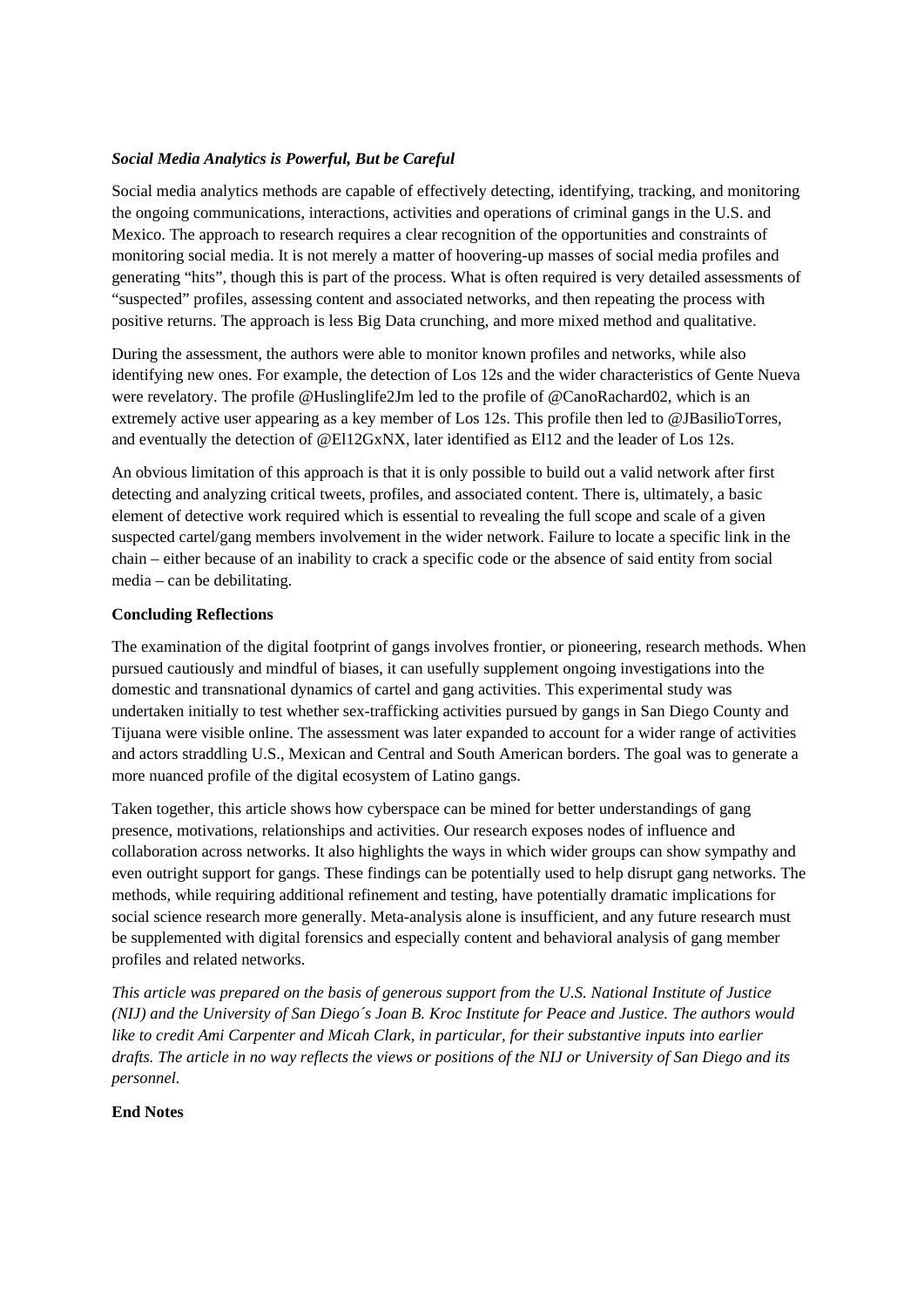**[1]** This article is drawn from Muggah, R. and Rohozisnki, R. (2016) Open Empowerment? From Digital Protest to CyberWar. Ottawa: SecDev and IDRC. **http://www.amazon.com/Open-Empowerment-Digital-Protest-Cyber-ebook/dp/B01D0LVXCY**. Key inputs during the study were also received by Rafal Rohozinski, Micah Clark, Alexander Corbeil, Clyde Seto, Michelle Peres, Kendra Eyben and Jacqui Ruesga. The chapter is reprinted with permission from the University of San Diego and NIJ, institutions that also supported the research process.

**[2]** See, for example, Byrne, C. (2015) "Drugs, Guns and Selfies: Gangs on Social Media", FastCompany, 5 February, **http://www.fastcompany.com/3041479/drugs-guns-and-selfies-gangs-on-social-media**; Collins, K. (2014) "Guns, Gore and Girls: The Rise of the Cyber Cartels", Wired, 5 November, **http://www.wired.co.uk/news/archive/2014-11/05/cyber-cartels**; Monroy-Hernandéz, A., Kiciman, E., Boyd, D. and S. Counts (2013) "Narcotweets: Social Media in Wartime, Microsoft Research, Unpublished paper, **http://research.microsoft.com/pubs/160480/ICWSM12-093.pdf**; Zimmerman, A. (2015) "This Algorithm Will Try to Predict Which Gang Threats on Twitter Turn into IRL Violence", Vice, 11 December, **http://www.vice.com/read/this-algorithm-will-try-to-predict-which-gang-threats-ontwitter-turn-into-irl-violence?utm\_source=vicetwitterus**.

**[3]** The original terms of reference for the study was to develop and pilot a methodology for social-media based human terrain study of gangs operating in San Diego County, Mexico, and wider Latin America, designed to generate insights into gang activities including, but not limited to, sex trafficking. A secondary goal was to develop key indicators that could be tracked over time to help better understand the digital footprint of these interactions, including activity, membership, motivations, recruitment patterns and more.

**[4]** U.S. Attorney's Office. (2014) "North Park Gang Members Indicted in Racketeering and Conspiracy Charges," The Federal Bureau of Investigation (FBI) San Diego Division, (8 January 2014). Available online **https://www.fbi.gov/sandiego/press-releases/2014/north-park-gang-members-indicted-inracketeering-conspiracy**.

**[5]** A detailed review of the San Diego and Tijuana Latino gang results are included in SecDev (2015a) Social Media Analytics for Predictive Policing and Counter-Gang Activities: Initial Project Report, May (San Diego) "background document"; SecDev (2015b) Social Media Analytics for Predictive Police and Counter-Gang Activities: Final Project Report, June. (San Diego and Tijuana) "background document"; SecDev (2015c) Project Annexes, June; "background document"; SecDev (2015d) Social Media Analytics for Predictive Police and Counter-Gang Activities: Follow Up Exercise Final Report, December. (San Diego and Sinaloa Networks) "background document".

**[6]** SecDev adopted the spiral model typically used for software development as a framework for the investigation of social media and gangs. The spiral method is also described as "active prototyping" where each phase of research is adjusted and informed based upon lessons learned in the previous phase. This method was also used for SecDev's investigations on violent extremism in Canada. See **http://preventviolentextremism.info/**.

## **[7]** See **https://socialsentinel.com/**.

**[8]** See Zimmerman, A. (2015) "This Algorithm Will Try to Predict Which Gang Threats on Twitter Turn into IRL Violence", Vice, 11 December, http://www.vice.com/read/this-algorithm-will-try-to-predict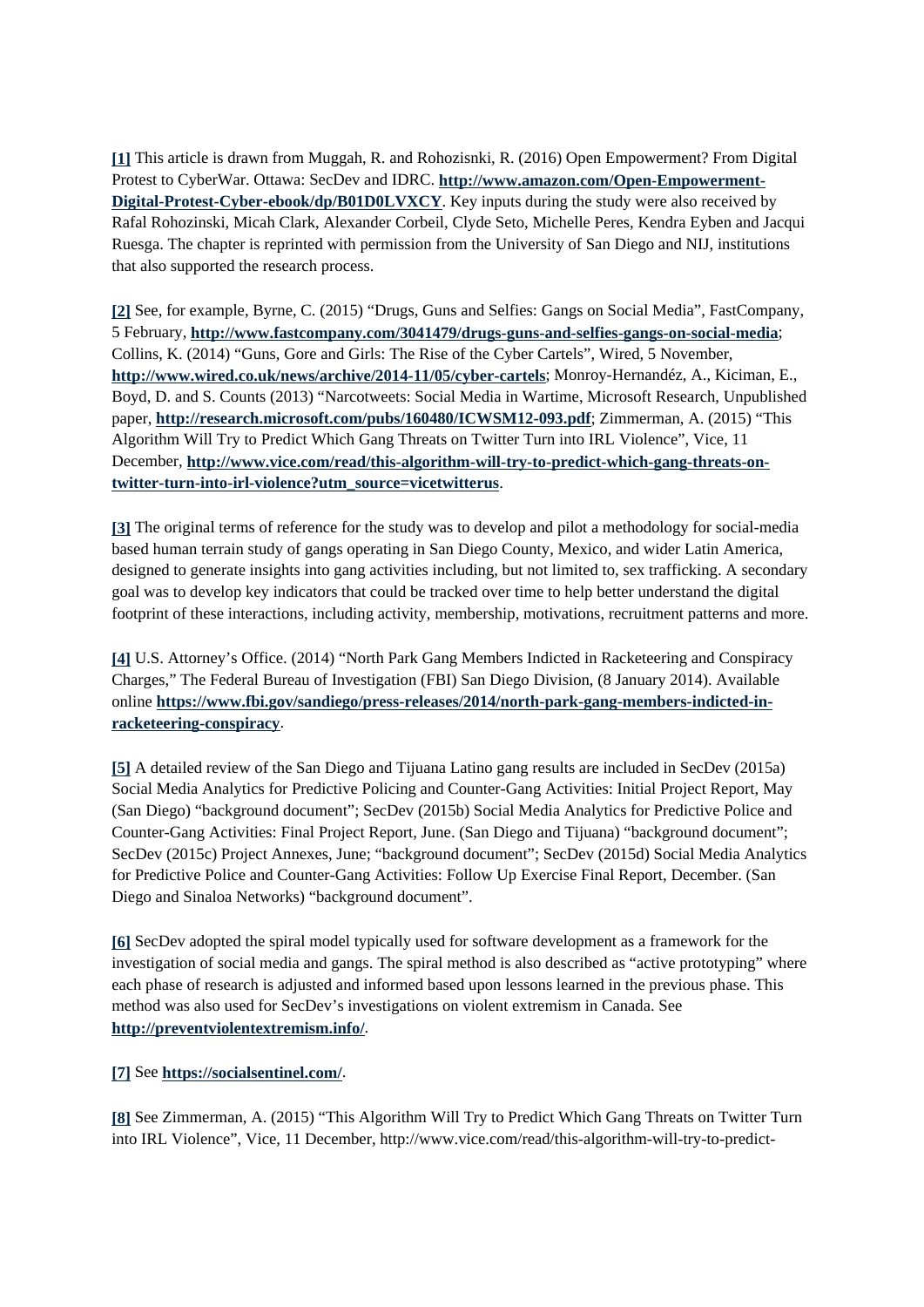which-gang-threats-on-twitter-turn-into-irl-violence.

**[9]** See Pachico, E. (2014) "Mexico Counts Over 40 Gangs Working With Drug Cartels", InSight Crime, 17 September, http://www.insightcrime.org/news-briefs/mexico-counts-over-40-gangs-working-with-drugcartels.

**[10]** Once dominated by the Tijuana Cartel, the movement of the Sinaloa Cartel, Beltran Leyva Organization (BLO) and Knights Templar into Baja California has transformed the city into disputed territory. Recent reports suggest that the Jalisco New Generation Cartel (CJNG) is also vying for a foothold in Tijuana. See King, Q. (2016) "Mexico's Jalisco Cartel Making Push Into Tijuana?," InSight Crime, 26 February, **http://www.insightcrime.org/news-briefs/mexico-jalisco-cartel-moving-intotijuana**.

**[11]** See **https://www.fbi.gov/about-us/investigate/vc\_majorthefts/gangs**.

**[12]** See SANDAG (2013) Gang Involvement Among San Diego County Arrestees in 2012. San Diego. **http://www.sandiego.gov/gangcommission/pdf/agenda/2014/140123sandagreport.pdf**.

**[13]** The once formidable Tijuana Cartel operated in partnership with at least 14 known subgroups that operated in 17 states across Mexico. It has been reduced to three subgroups operating only in the city of Tijuana and surrounding area of Baja California.

**[14]** The Sinaloa cartel (also known as the Pacific cartel) operates in Sinaloa, Chihuahua, Durango, Coahuila, Guerrero, and Baja California. Sinaloa has at least 6 subgroups, a decline from 18. It has formed alliances with the Gulf cartel, the Familia Michoacana, and negotiated a pact with the Tijuana cartel as of this writing.

**[15]** The Juarez cartel (also known as Vicente Carrillo Fuentes Organization) operates primarily in Chihuahua, Jalisco, and other parts of Mexico and the U.S.

**[16]** The Beltran Leyva Organization cartel operates in Sinaloa, Sonora, Guerrero, Morelos, Aguascalientes, Baja California and Baja California Sur. It has an estimated 7 subgroups, a decline from 19.

**[17]** The group also apparently controls trafficking activities across the El Paso-Juarez border.

**[18]** The Mexican mafia requires some San Diego residents/neighborhoods to pay "taxes" according to the San Diego Police Department. Ibid.

**[19]** The operation was run by the Black MOB and Skanless gangs and extended to over 4 cities in 23 U.S. states. It is important to stress that these were not Hispanic or Latino gangs. See **http://www.reuters.com/article/us-usa-prostitution-gang-idUSBREA0816C20140109**.

**[20]** See Carpenter, A. and Gates, J. (2015) "Measuring the Nature and Extent of Gang Involvement in Sex Trafficking in San Diego", **http://www.abolishhumantrafficking.com/executive-summary-of-thehuman-trafficking-study/**; and Carpenter, A. and Cooper, S. (2015) "Understanding transnational gangs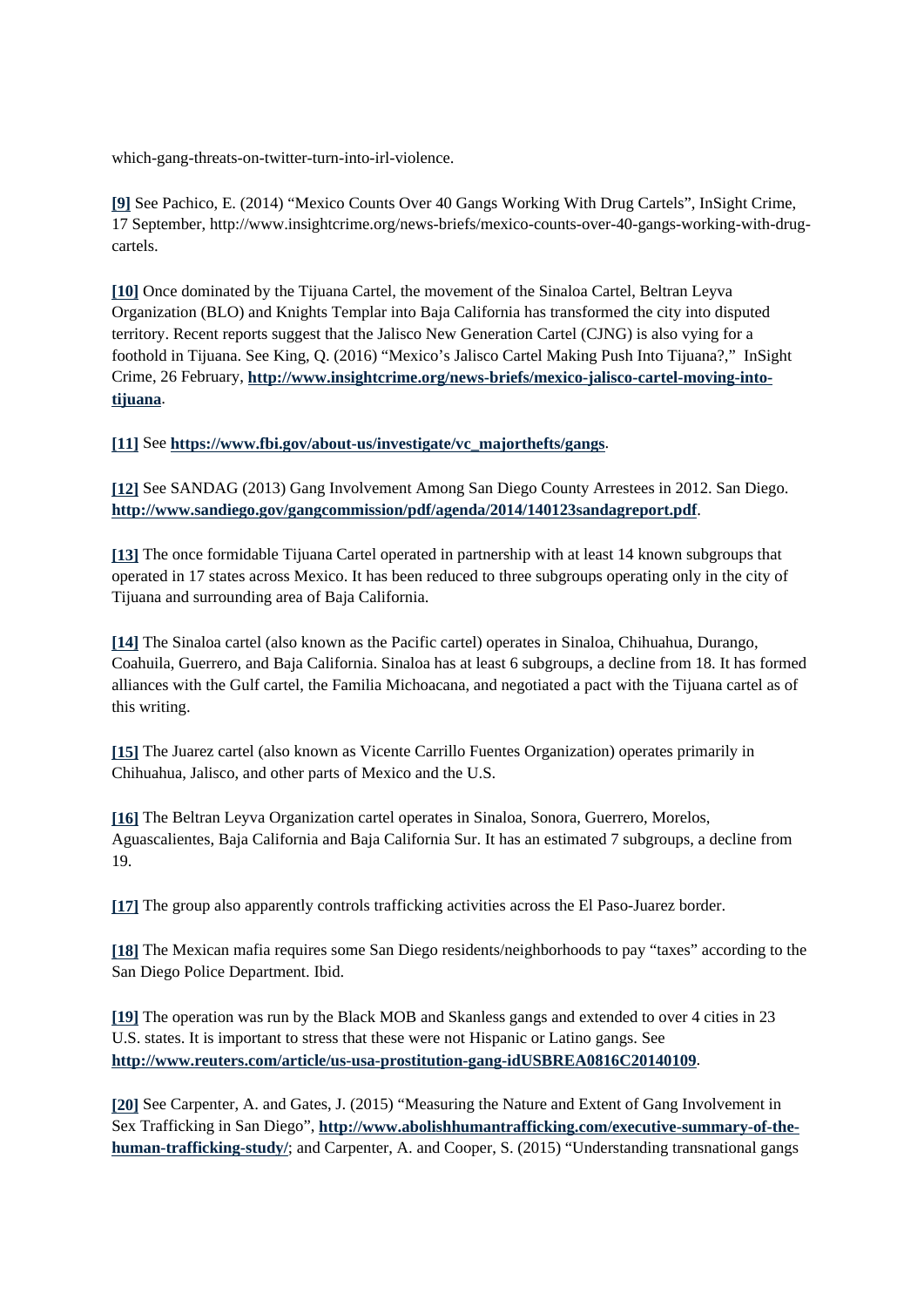and criminal networks: A contribution to community resilience: A social network analysis of the San Diego/Tijuana Border region", Journal of Gang Research 22 (3).

**[21]** See Muggah, R. (2015a) "Digital Tough Guys: How El Salvador´s Gangs Stay Ahead of Police Online", Foreign Affairs, 2 November, **https://www.foreignaffairs.com/articles/el-salvador/2015-11- 02/digital-tough-guys**; Muggah, R. (2015b) "The Rise of Cyber Cartels and Digital Gangs", OpenCanada, 2 February, **https://www.opencanada.org/features/the-rise-of-cyber-cartels-and-digitalgangs/**.

**[22]** See Perry, T. (2014) "San Diego region has become hub of gang-controlled prostitution rings", Los Angeles Times, 20 December, **http://www.latimes.com/local/california/la-me-adv-gangs-sextrafficking-20141221-story.html**.

**[23]** See Dumanis, B. (2014) "San Diego Grapples with Growing Sex Trade Problem", San Diego Union-Tribune, 24 January, **http://www.sandiegouniontribune.com/news/2015/jan/24/san-diego-grappleswith-growing-sex-trade-problem/**.

**[24]** See Muggah (2015a), op. cit. and Muggah (2015b), op. cit.

**[25]** See **http://yvpc.sph.umich.edu/internet-banging-adoption-social-media-gang-related-violentactivities/**.

**[26]** See Annear, S. (2013) From Tweets to the Streets: Gang Activity Starts Online and Leads to Violence", Boston Globe, 27 September, **http://www.bostonmagazine.com/news/blog/2013/09/27/socialmedia-and-gang-violence-study-twitter/**; and Corley, C. (2015) "When Social Media Fuels Gang Violence", NPR, 15 November.

**http://www.npr.org/sections/alltechconsidered/2015/10/07/446300514/when-social-media-fuels-gangviolence**.

**[27]** See, for example, Patton, D.U., Eschmann, R.D., & Butler, D.A. (2013). Internet banging: New trends in social media, gang violence, masculinity, and hip hop. *Computers in Human Behavior*, **http://dx.doi.org/10.1016/j.chb.2012.12.035**; and Zimmerman (2015), op. cit.

**[28]** See Austen, B. (2013) "Public Enemies; Social Media is Fueling Gang Wars in Chicago," (Wired.com). Available online **http://www.wired.com/2013/09/gangs-of-social-media/**; Witjeratne, S., et al. (2-15) "Analyzing the Social Media Footprint of Street Gangs," (Invited paper). Available online **http://knoesis.wright.edu/researchers/sanjaya/papers/2015/Wijeratne\_ISI\_2015.pdf**; and Zimmerman (2015), op. cit.

**[29]** The meaning and our use of *shibboleths* is discussed in more detail below. SecDev (2015b, 2015d), op. cit.

**[30]** SecDev (2015a, 2015b, 2015c, 2015d), op. cit. include the reports and annexes that outline this methodology and its application in more specific detail.

**[31]** SecDev (2015c), op. cit. includes some of the larger datasets used in this study.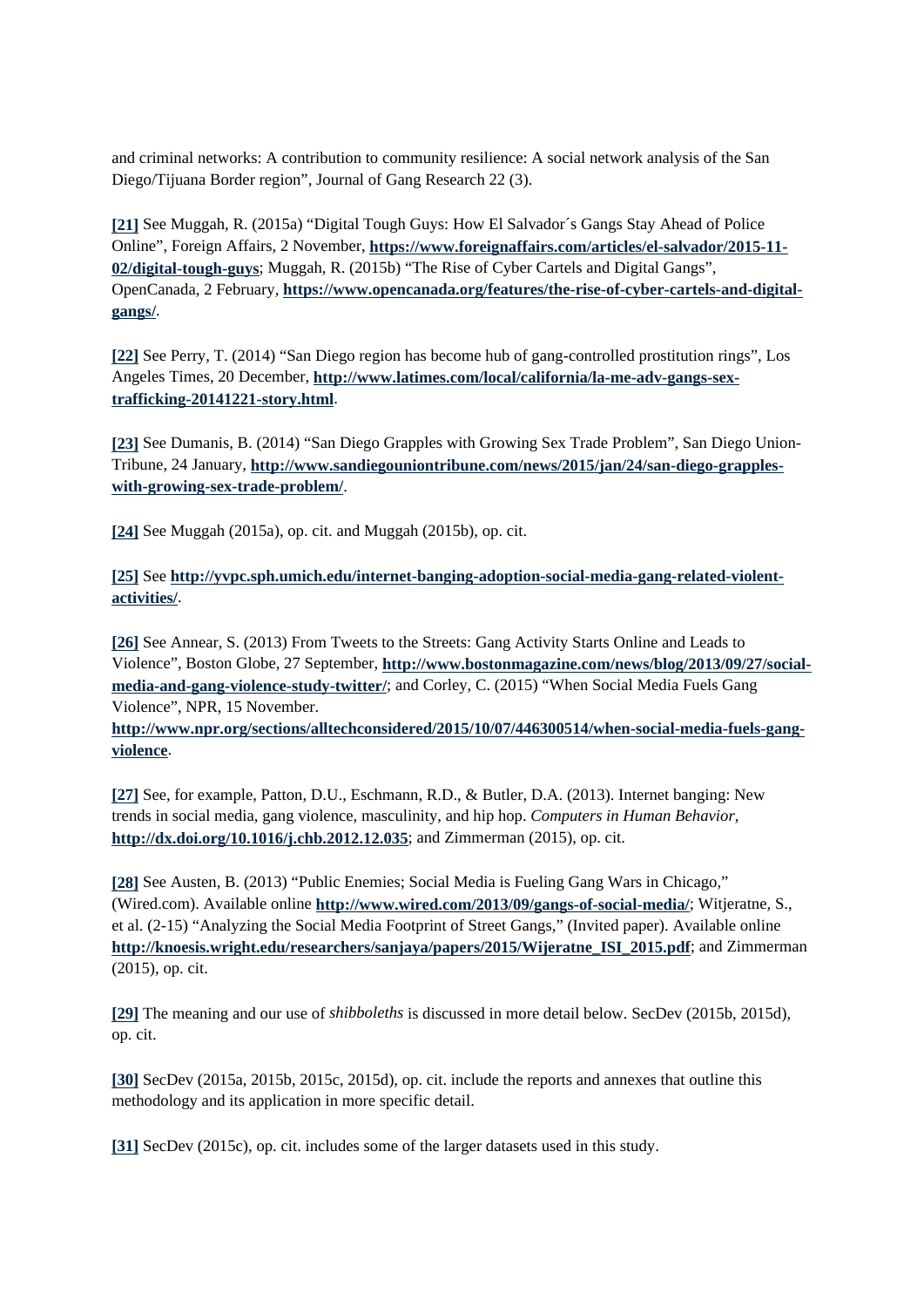**[32]** Open source research was administered to map 114 known street locations in San Diego County used by specific gangs and their subgroups, as well as street prostitution, and instances of gang-involved recruitment. A further 247 locations (states and localities) were identified for specific cartels' and Latino gangs' operational territories, along with those of their subgroups and affiliates stretching from the U.S.- Mexican border through Central America to Colombia.

**[33]** SecDev (2015a, 2015b, 2015c, 2015d), op. cit.

**[34]** It must be pointed out that the process outlined in these first three stages must sometimes be repeated multiple times before a network meeting the relevant criteria is detected. In this case, the process required multiple analysts and many stages of iterative work to detect and identify a network meeting the required criteria, whether geographic location, ethnicity, group, activity, et al.

**[35]** These two assumptions were themselves premised on data supplied by the NIJ and University of San Diego, as well as previous research noted in the background section.

**[36]** See Kemmer, S. N/A "The Story of the Shibboleth," Rice University. **http://www.ruf.rice.edu/~kemmer/Words/shibboleth**.

**[37]** The research proceeded in several phases, or spirals, detailed in SecDev (2015a, 2015b, 2015c and 2015d), op. cit.

**[38]** SecDev (2015a, 2015b, 2015c, 2015d), op. cit.

**[39]** As this was not the focus of the research team, deeper exploration of these networks was not undertaken.

**[40]** The key term "plebe" was useful due to its unique reference and use by people from Sinaloa, and started revealing a wider range of actors operating on both sides of the U.S.-Mexico border. The research team also found that the introduction of new handles by suspected gang members was critical since it might send signals for others in the network to move to new handles (resulting in old profiles and networks to suddenly go dark). SecDev (2015a), op. cit.

**[41]** See, for example, Grillo, I. (2013) "Mexican Drug Cartel's Other Business: Sex Trafficking," Time. Available online **http://world.time.com/2013/07/31/the-mexican-drug-cartels-other-business-sextrafficking/**; and Parkinson, C. (2013) "Drug Cartel Control Feeding Mexico Sex Trafficking," Insight Crime. Available online **http://www.insightcrime.org/news-briefs/drug-cartel-control-feeding-mexicosex-trafficking**.

**[42]** See, for example, University of Southern California. (2011) "Human Trafficking Online: Cases and Patterns," Technology and Human Trafficking Project. Available online **http://technologyandtrafficking.usc.edu/report/human-trafficking-online-cases-patterns/**; and

Dank, M., et al. (2014) "Estimating The Size And Structure Of The Underground Commercial Sex Economy In Eight Major US Cities," Urban Institute. Available online **http://www.urban.org/research/publication/estimating-size-and-structure-underground-commercialsex-economy-eight-major-us-cities/view/full\_report**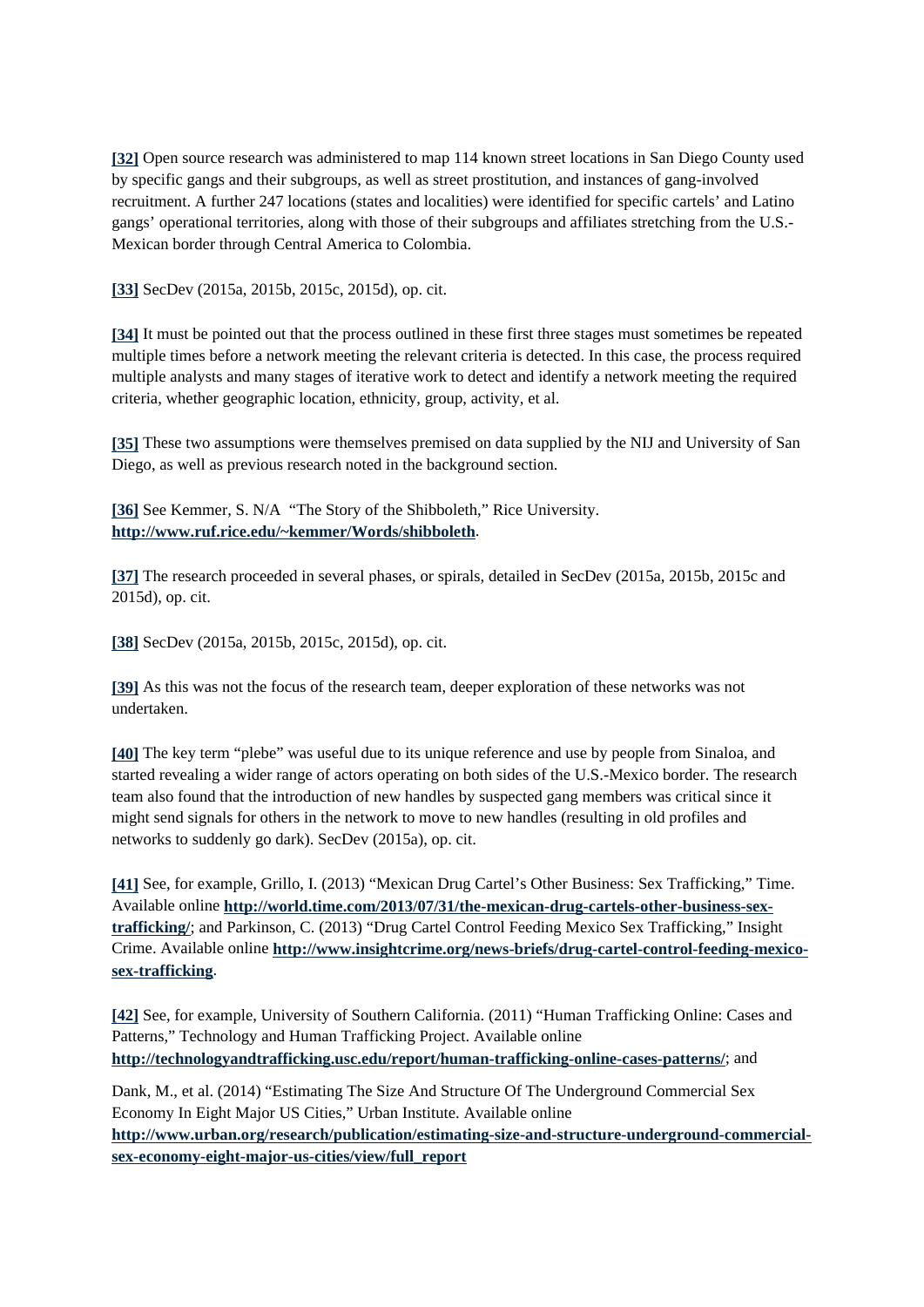**[43]** Extensive reinvestigation of new content and in-depth profile analysis was conducted against all previously detected San Diego- and Tijuana-based gang members and affiliates, between October and December, with negative results.

**[44]** SecDev (2015a), op. cit. and McGough, M. (2013) "Ending Modern-Day Slavery: Using Research to Inform U.S. Anti-Human Trafficking Efforts," NIJ Journal No. 271, February, 29. **https://ncjrs.gov/pdffiles1/nij/240701.pdf**.

**[45]** There is also available open source information confirming this practice, including the infamous R5 Villanueva Rodriguez, one of the founders of the Gente Nueva.

**[46]** Worth noting is Los Antrax is a group of sicarios (hitmen) and is also a subgroup of La Gente Nueva.

**[47]** SecDev (2015b, 2015d), op. cit.

.

**[48]** Our re-assessment of the San Diego network indicates that this is in all likelihood a key reason that Latino gangs in the U.S. are less active in social media and less likely to discuss their criminal activities online. As noted in our SecDev-NIJ final report of 30 June 2015, there are several reasons that Latino gangs in the United States are less inclined to discuss their activities and behaviors online. SecDev (2015b), op. cit.

**[49]** For example, the following three Sinaloa Cartel members provide photo evidence and geo-references of themselves in both the U.S. and Mexico: @1995Villa\_Joel (including Texas and Mazatlan); @PuroOhGee (including Los Angeles and "La Sierra", possibly Sierra Madre, Mexico); @ConejoDeCD (including Chicago and Sinaloa).

**[50]** For example, the Colombian member of Los Antrax @soy\_berraco frequently travels to Colombia, and makes reference to the Medellin Cartel, and his own travels to San Diego, Los Angeles, Tijuana, Medellin, Miami, and other locations. He interacts with a number of other Colombians on Twitter.

**[51]** Our assessment found several connections between Gente Nueva, Los 12s, and Chicago, including photo evidence of identified cartel members in Chicago and multiple geo-references. A number of references to Cosa Nostra were detected, some through hashtags, and also profiles such as @Picaso316 who claims to be Cosa Nostra along with @cosanostra316.

**About the Authors**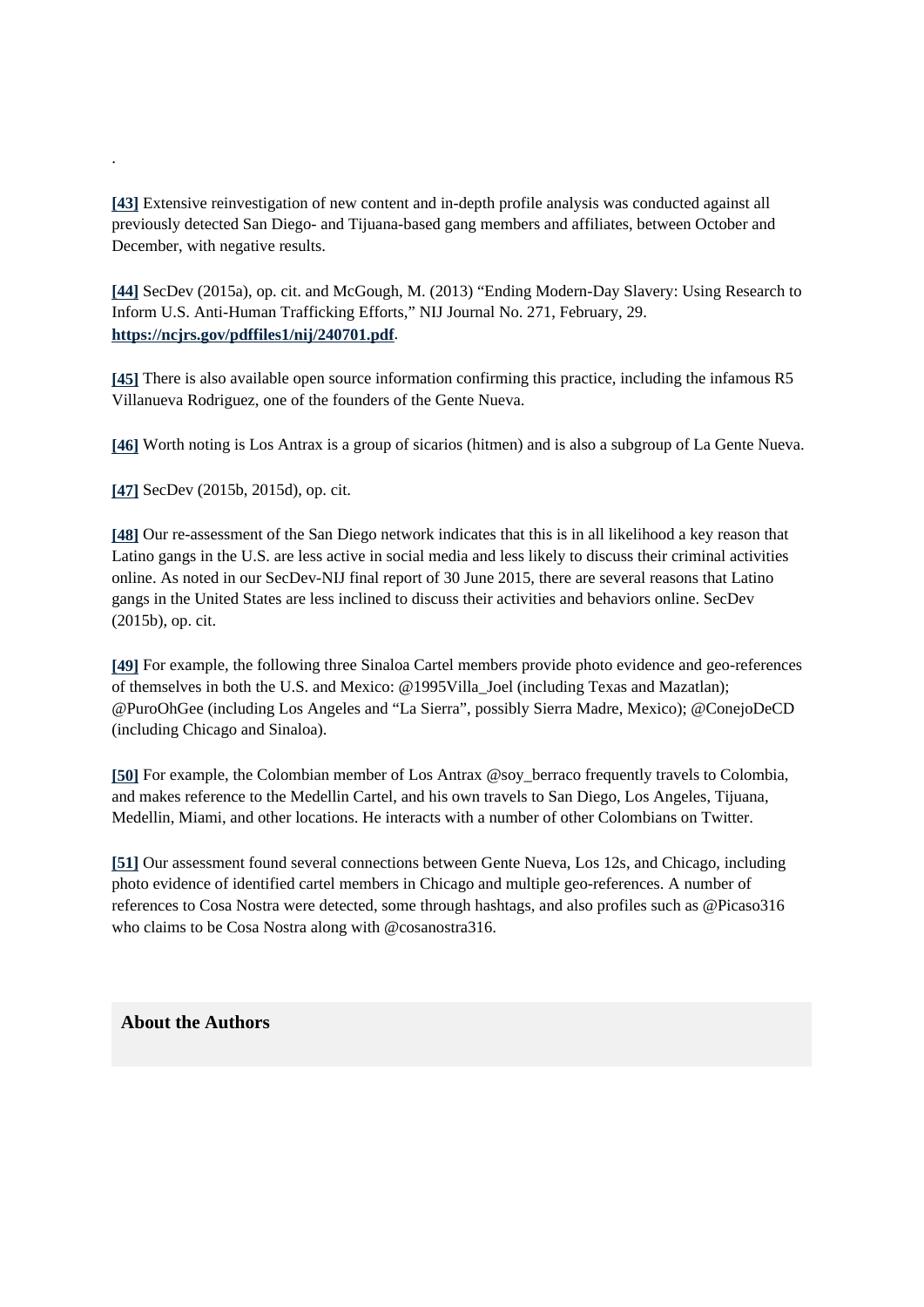# No Photo Available

No Photo Available

# **Julian Way**

Julian Way is a Lead Analyst at the **SecDev Group** and served as Principal Investigator and Project Lead for the SecDev-NIJ gang study. His work includes intelligence collection and analysis, developing and testing methodologies for social media analytics and social network analysis, and a focus on securitized communities and preventing violent extremism. He has extensive field experience in areas of security, policy, and diaspora research in Europe, Eurasia and Asia. Julian earned an MPhil from the University of St Andrews where he was a Ransome Scholar and is a graduate of the Trudeau Centre for Peace, Conflict and Justice at the University of Toronto's Munk School of Global Affairs. He can be contacted at **j.way@secdev.com**.

# **Robert Muggah**

Robert Muggah oversees research at the **Igarapé Institute**, a think and do tank working at the interface of security and development. He is also research director of the **SecDev Foundation**, a cyber-analytics group. He is a a fellow at the Graduate Institute in Geneva, the University of Oxford and the University of San Diego. Before that he directed research at the Small Arms Survey (2000-2011). Robert works with the UN and World Bank, among others, in over 30 countries. He was recently named one of the top 100 most influential people in violence reduction and between 2014- 2016 he delivered talks at **TED Globa**l, the **Web Summit** and the World Economic Forum in Davos, Abu Dhabi, Medellin and Geneva. He is the founder and executive editor of **Stability Journal**, and serves on the editorial board of several academic journals. Robert is also affiliated with the World Economic Forum Global Agenda Council on Fragility, the Global Initiative Against Transnational Organized Crime, the Know Violence in Childhood Initiative, and other international networks. He earned his PhD from the University of Oxford. He can be contacted at **r.muggah@secdev.com**.

## **Available online at : http://smallwarsjournal.com/jrnl/art/charting-out-the-digital-ecosystem-ofgangs-in-the-us-and-mexico**

#### **Links:**

- {1} http://smallwarsjournal.com/author/julian-way
- {2} http://smallwarsjournal.com/author/robert-muggah
- {3} http://www.amazon.com/Open-Empowerment-Digital-Protest-Cyber-ebook/dp/B01D0LVXCY
- {4} http://www.fastcompany.com/3041479/drugs-guns-and-selfies-gangs-on-social-media
- {5} http://www.wired.co.uk/news/archive/2014-11/05/cyber-cartels
- {6} http://research.microsoft.com/pubs/160480/ICWSM12-093.pdf
- {7} http://www.vice.com/read/this-algorithm-will-try-to-predict-which-gang-threats-on-twitter-turn-into-
- irl-violence?utm\_source=vicetwitterus
- {8} https://www.fbi.gov/sandiego/press-releases/2014/north-park-gang-members-indicted-in-racketeeringconspiracy
- {9} http://preventviolentextremism.info/